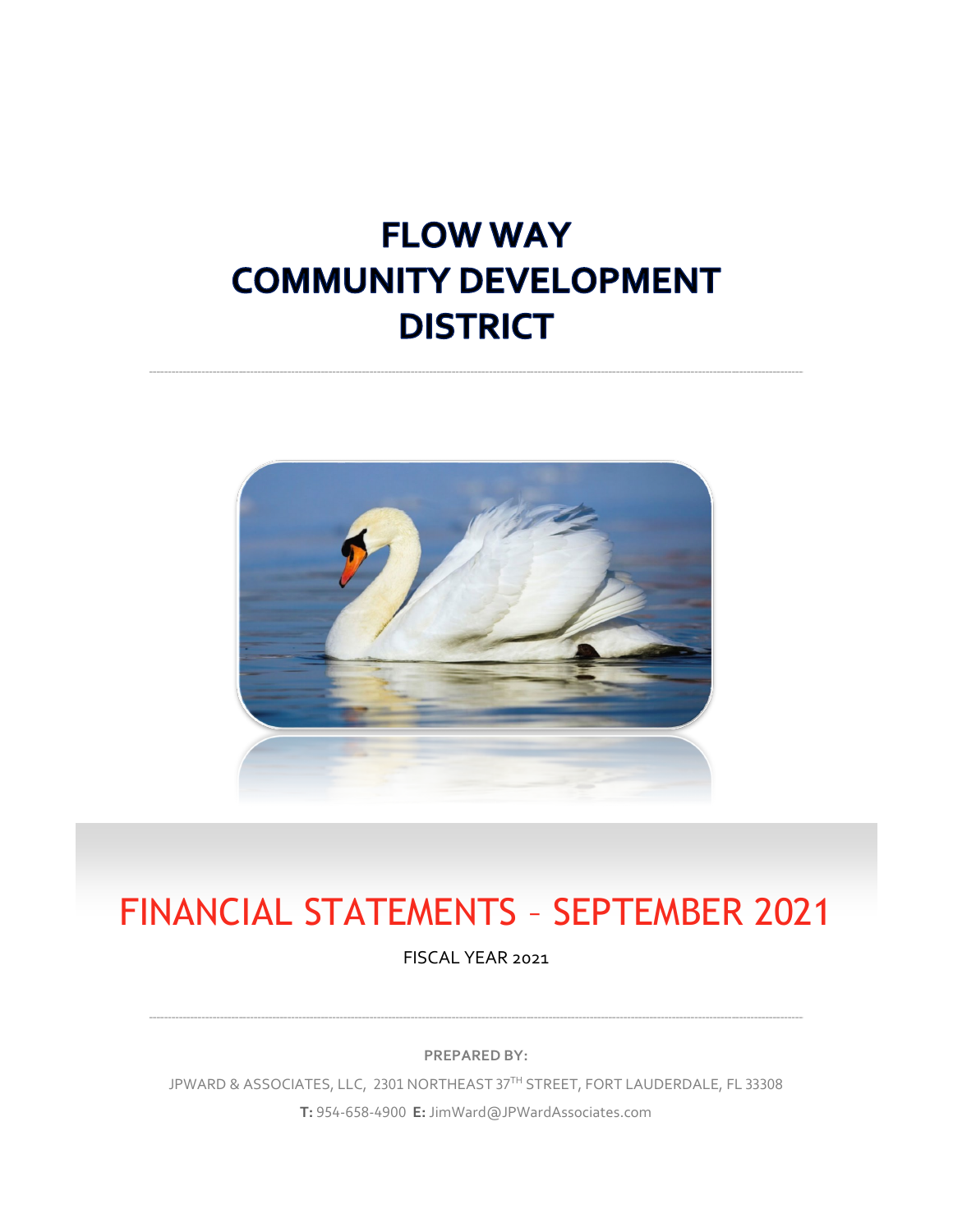### *Flow Way Community Development District*

# *Table of Contents*

| $1-2$<br><b>Balance Sheet—All Funds</b><br><b>Statement of Revenue, Expenditures and Changes in Fund Balance</b><br>$3 - 5$<br><b>General Fund</b><br><b>Debt Service Fund</b> |  |
|--------------------------------------------------------------------------------------------------------------------------------------------------------------------------------|--|
|                                                                                                                                                                                |  |
|                                                                                                                                                                                |  |
|                                                                                                                                                                                |  |
|                                                                                                                                                                                |  |
| <b>Series 2013 Bonds</b><br>6                                                                                                                                                  |  |
| Series 2015 Bonds (Phase 3)                                                                                                                                                    |  |
| Series 2015 Bonds (Phase 4)<br>8                                                                                                                                               |  |
| 9<br>Series 2016 Bonds (Phase 5)                                                                                                                                               |  |
| Series 2017 Bonds (Phase 6)<br>10                                                                                                                                              |  |
| Series 2019 Bonds (Phase 7, Phase 8, Hatcher)<br>11                                                                                                                            |  |

| <b>Series 2016 Bonds (Phase 5)</b>            |  |
|-----------------------------------------------|--|
| Series 2017 Bonds (Phase 6)                   |  |
| Series 2019 Bonds (Phase 7, Phase 8, Hatcher) |  |

*JPWard & Associates, LLC 2301 Northeast 37th Street Fort Lauderdale, Florida 33308*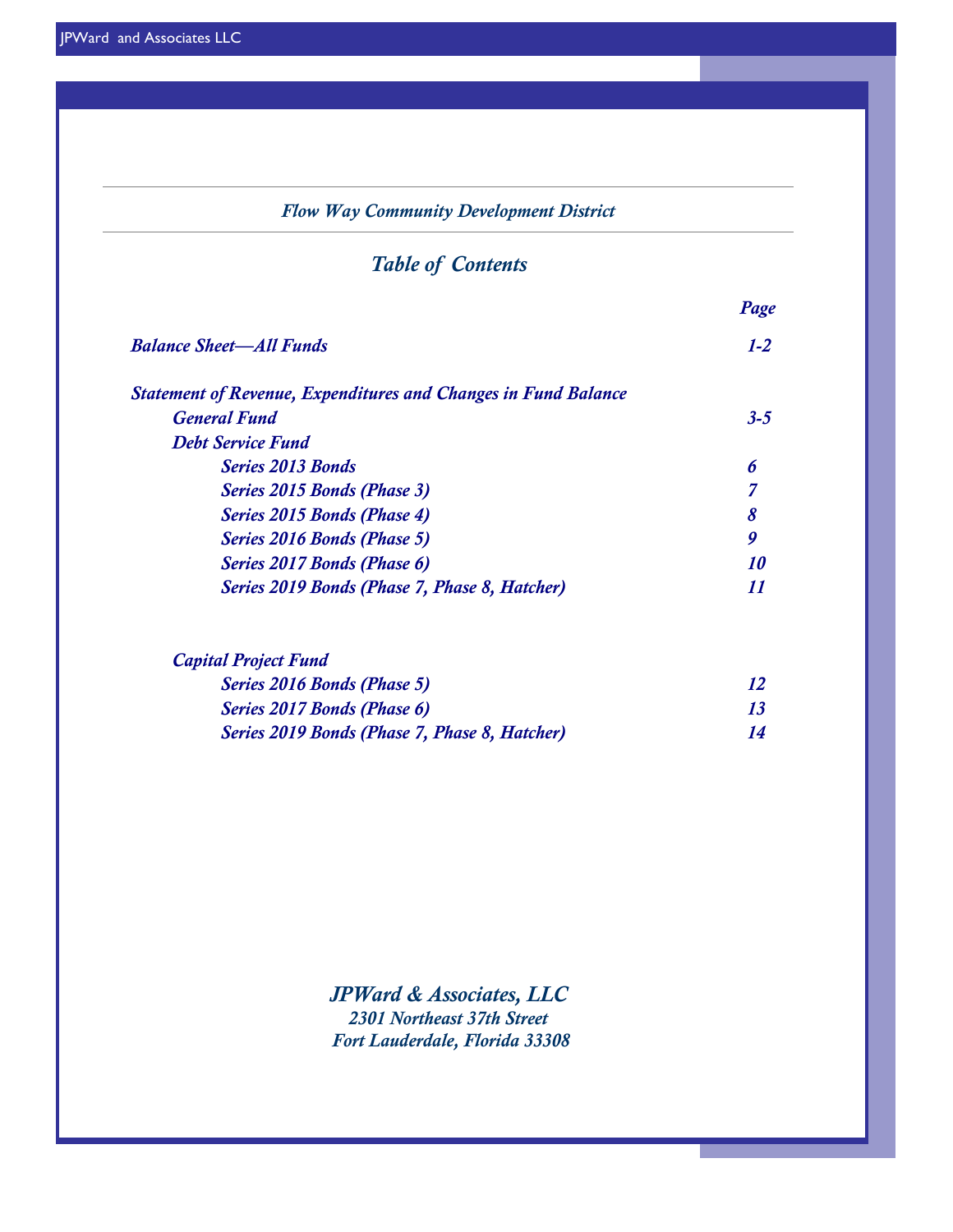# **Flowway Community Develoment District Balance Sheet for the Period Ending September 30, 2021**

|                                                             | <b>Governmental Funds</b> |                    |                                 |                                 |                                 |                          |                                             |                                 |                               |                                             |                                         |                                       |
|-------------------------------------------------------------|---------------------------|--------------------|---------------------------------|---------------------------------|---------------------------------|--------------------------|---------------------------------------------|---------------------------------|-------------------------------|---------------------------------------------|-----------------------------------------|---------------------------------------|
|                                                             |                           |                    |                                 | <b>Debt Service Funds</b>       |                                 |                          |                                             |                                 | <b>Capital Projects Funds</b> |                                             | <b>Account Groups</b>                   |                                       |
|                                                             | <b>General Fund</b>       | <b>Series 2013</b> | <b>Series 2015</b><br>(Phase 3) | <b>Series 2015</b><br>(Phase 4) | <b>Series 2016</b><br>(Phase 5) | Series 2017<br>(Phase 6) | <b>Series 2019</b><br>(Phase 78<br>Hatcher) | <b>Series 2016</b><br>(Phase 5) | Series 2017<br>(Phase 6)      | <b>Series 2019</b><br>(Phase 78<br>Hatcher) | <b>General Long</b><br><b>Term Debt</b> | <b>Totals</b><br>(Memorandum<br>Only) |
| Assets                                                      |                           |                    |                                 |                                 |                                 |                          |                                             |                                 |                               |                                             |                                         |                                       |
| <b>Cash and Investments</b>                                 |                           |                    |                                 |                                 |                                 |                          |                                             |                                 |                               |                                             |                                         |                                       |
| General Fund - Invested Cash                                | 355,042<br>Ŝ.             | -Ś                 | -Ś                              | Ś.                              | Ś                               |                          |                                             | Ś<br>$\sim$                     | -Ś                            | Ŝ.                                          | . Ś                                     | 355,042                               |
| Debt Service Fund                                           |                           |                    |                                 |                                 |                                 |                          |                                             |                                 |                               |                                             |                                         |                                       |
| <b>Interest Account</b>                                     |                           |                    |                                 |                                 |                                 |                          |                                             |                                 |                               |                                             |                                         | $\sim$                                |
| <b>Sinking Account</b>                                      |                           |                    |                                 |                                 |                                 |                          |                                             |                                 |                               |                                             |                                         | $\sim$                                |
| Reserve Account                                             | $\overline{\phantom{0}}$  | 539,000            | 245,306                         | 160,913                         | 174,589                         | 118,375                  | 256,422                                     |                                 |                               |                                             | $\overline{\phantom{a}}$                | 1,494,604                             |
| Revenue                                                     |                           | 431,814            | 255,367                         | 160,905                         | 259,793                         | 164,429                  | 391,898                                     |                                 |                               |                                             | $\overline{\phantom{a}}$                | 1,664,207                             |
| <b>Prepayment Account</b>                                   |                           |                    | 881                             | $\sim$                          |                                 |                          | -5                                          |                                 |                               |                                             |                                         | 886                                   |
| <b>General Redemption Account</b>                           |                           |                    |                                 | 2,471                           |                                 |                          |                                             |                                 |                               |                                             |                                         | 2,471                                 |
| Construction                                                |                           |                    |                                 |                                 |                                 |                          |                                             | 21,810                          | 14,237                        | 34,281                                      |                                         | 70,328                                |
| Cost of Issuance                                            |                           |                    |                                 |                                 |                                 |                          |                                             |                                 |                               |                                             |                                         | $\sim$                                |
| Retainage Account                                           |                           |                    |                                 |                                 |                                 |                          |                                             |                                 |                               |                                             |                                         | $\sim$                                |
| Due from Other Funds                                        |                           |                    |                                 |                                 |                                 |                          |                                             |                                 |                               |                                             |                                         |                                       |
| <b>General Fund</b>                                         |                           |                    |                                 |                                 |                                 |                          |                                             |                                 |                               |                                             |                                         | $\sim$                                |
| Debt Service Fund(s)                                        |                           |                    |                                 |                                 |                                 |                          |                                             |                                 |                               |                                             |                                         | $\sim$                                |
| Capital Projects Fund(s)                                    |                           |                    |                                 |                                 |                                 |                          |                                             |                                 |                               |                                             |                                         |                                       |
| <b>Market Valuation Adjustments</b>                         |                           |                    |                                 |                                 |                                 |                          |                                             |                                 |                               |                                             |                                         |                                       |
| <b>Accrued Interest Receivable</b>                          |                           |                    |                                 |                                 |                                 |                          |                                             |                                 |                               |                                             |                                         | $\sim$                                |
| <b>Assessments Receivable/Deposits</b>                      |                           |                    |                                 |                                 |                                 |                          |                                             |                                 |                               |                                             |                                         |                                       |
| <b>Amount Available in Debt Service Funds</b>               |                           |                    |                                 |                                 |                                 |                          |                                             |                                 |                               |                                             | 2,879,364                               | 2,879,364                             |
| Amount to be Provided by Debt Service Funds                 |                           |                    |                                 |                                 |                                 |                          |                                             |                                 |                               |                                             | 26,775,636                              | 26,775,636                            |
| Investment in General Fixed Assets (net of<br>depreciation) | ۰                         | $\sim$             |                                 |                                 |                                 | $\overline{\phantom{a}}$ |                                             |                                 |                               |                                             | $\overline{\phantom{a}}$                | $\sim$                                |
| Total Assets \$                                             | 355,042                   | 970,814<br>S.      | 501,555<br>- Ś                  | 324,289<br>-S                   | 434,382<br>Ŝ.                   | 282,804<br>-S            | 648,324<br>S.                               | 21,810<br>S.                    | 14,237<br>-S                  | 34,281<br>-S                                | 29,655,000<br>S.                        | 33,242,538<br>S.                      |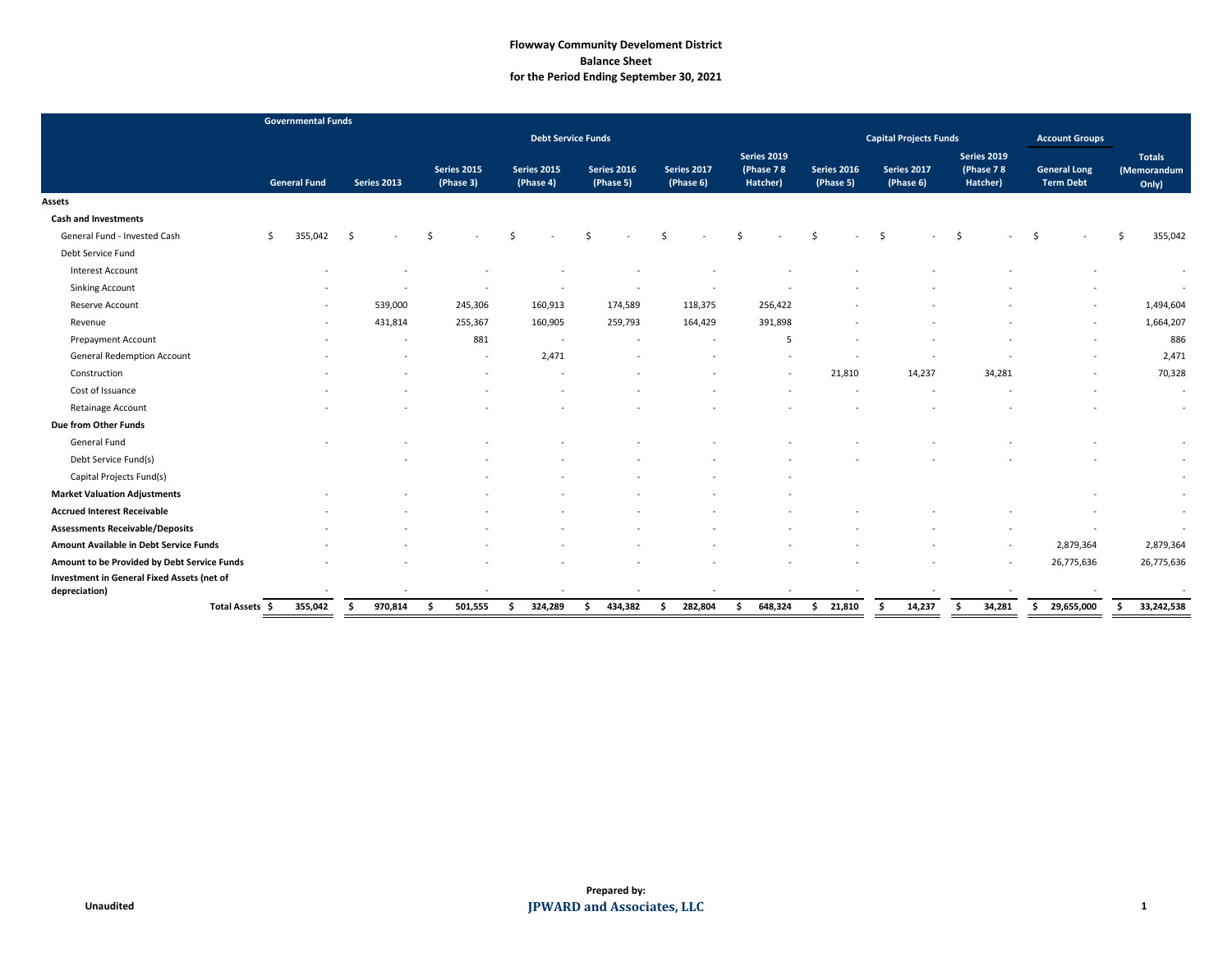# **Flowway Community Develoment District Balance Sheet for the Period Ending September 30, 2021**

|                                                     | <b>Governmental Funds</b> |               |                    |                     |                                 |    |                                 |     |                                 |                     |                          |                     |                                             |                          |                 |                               |     |                                             |    |                                         |     |                                       |
|-----------------------------------------------------|---------------------------|---------------|--------------------|---------------------|---------------------------------|----|---------------------------------|-----|---------------------------------|---------------------|--------------------------|---------------------|---------------------------------------------|--------------------------|-----------------|-------------------------------|-----|---------------------------------------------|----|-----------------------------------------|-----|---------------------------------------|
|                                                     |                           |               |                    |                     |                                 |    | <b>Debt Service Funds</b>       |     |                                 |                     |                          |                     |                                             |                          |                 | <b>Capital Projects Funds</b> |     |                                             |    | <b>Account Groups</b>                   |     |                                       |
|                                                     | <b>General Fund</b>       |               | <b>Series 2013</b> |                     | <b>Series 2015</b><br>(Phase 3) |    | <b>Series 2015</b><br>(Phase 4) |     | <b>Series 2016</b><br>(Phase 5) |                     | Series 2017<br>(Phase 6) |                     | <b>Series 2019</b><br>(Phase 78<br>Hatcher) | Series 2016<br>(Phase 5) |                 | Series 2017<br>(Phase 6)      |     | <b>Series 2019</b><br>(Phase 78<br>Hatcher) |    | <b>General Long</b><br><b>Term Debt</b> |     | <b>Totals</b><br>(Memorandum<br>Only) |
|                                                     |                           |               |                    |                     |                                 |    |                                 |     |                                 |                     |                          |                     |                                             |                          |                 |                               |     |                                             |    |                                         |     |                                       |
| <b>Liabilities</b>                                  |                           |               |                    |                     |                                 |    |                                 |     |                                 |                     |                          |                     |                                             |                          |                 |                               |     |                                             |    |                                         |     |                                       |
| <b>Accounts Payable &amp; Payroll Liabilities</b>   | 19,138<br>Ŝ.              | -\$           | $\sim$             | - \$                |                                 | \$ |                                 | Ŝ.  | $\sim$                          | \$                  |                          | Ŝ.                  |                                             | $\sim$                   | Ŝ.              |                               | Ŝ.  | $\sim$                                      | \$ |                                         | - Ś | 19,138                                |
| Due to Other Funds                                  |                           |               |                    |                     |                                 |    |                                 |     |                                 |                     |                          |                     |                                             |                          |                 |                               |     |                                             |    |                                         |     |                                       |
| <b>General Fund</b>                                 |                           |               |                    |                     |                                 |    |                                 |     |                                 |                     |                          |                     |                                             |                          |                 |                               |     |                                             |    |                                         |     | $\sim$                                |
| Debt Service Fund(s)                                |                           |               |                    |                     |                                 |    |                                 |     |                                 |                     |                          |                     |                                             |                          |                 |                               |     |                                             |    |                                         |     |                                       |
| Capital Projects Fund(s)                            |                           |               |                    |                     |                                 |    |                                 |     |                                 |                     |                          |                     |                                             |                          |                 |                               |     |                                             |    |                                         |     |                                       |
| <b>Bonds Payable</b>                                |                           |               |                    |                     |                                 |    |                                 |     |                                 |                     |                          |                     |                                             |                          |                 |                               |     |                                             |    |                                         |     |                                       |
| <b>Current Portion</b>                              |                           |               |                    |                     |                                 |    |                                 |     |                                 |                     |                          |                     |                                             |                          |                 |                               |     |                                             |    |                                         |     |                                       |
| Long Term                                           |                           |               |                    |                     |                                 |    |                                 |     |                                 |                     |                          |                     |                                             |                          |                 |                               |     |                                             |    | 29,655,000                              |     | 29,655,000                            |
| Unamortized Prem/Disc on Bds Pybl                   |                           |               |                    |                     |                                 |    |                                 |     |                                 |                     |                          |                     |                                             |                          |                 |                               |     |                                             |    |                                         |     | $\sim$                                |
| <b>Total Liabilities</b>                            | 5.<br>19,138              | $\frac{1}{2}$ | $\sim$             | $\ddot{\bm{\zeta}}$ | $\overline{a}$                  | \$ | $\sim$                          | \$  | $\sim$                          | $\ddot{\bm{\zeta}}$ | $\sim$                   | $\ddot{\bm{\zeta}}$ | $\sim$                                      | Ŝ.                       | $\ddot{\bm{s}}$ | $\sim$                        | S.  | $\sim$                                      | Ŝ. | 29,655,000                              | Ŝ.  | 29,674,138                            |
| <b>Fund Equity and Other Credits</b>                |                           |               |                    |                     |                                 |    |                                 |     |                                 |                     |                          |                     |                                             |                          |                 |                               |     |                                             |    |                                         |     |                                       |
| <b>Investment in General Fixed Assets</b>           |                           |               |                    |                     |                                 |    |                                 |     |                                 |                     |                          |                     |                                             |                          |                 |                               |     |                                             |    |                                         |     |                                       |
| <b>Fund Balance</b>                                 |                           |               |                    |                     |                                 |    |                                 |     |                                 |                     |                          |                     |                                             |                          |                 |                               |     |                                             |    |                                         |     |                                       |
| Restricted                                          |                           |               |                    |                     |                                 |    |                                 |     |                                 |                     |                          |                     |                                             |                          |                 |                               |     |                                             |    |                                         |     |                                       |
| Beginning: October 1, 2020 (Audited)                |                           |               | 960,943            |                     | 486,992                         |    | 346,002                         |     | 434,323                         |                     | 282,803                  |                     | 671,391                                     | 18,059                   |                 | 11,693                        |     | 1,070,321                                   |    | $\overline{a}$                          |     | 4,282,528                             |
| <b>Results from Current Operations</b>              | $\overline{\phantom{a}}$  |               | 9,871              |                     | 14,563                          |    | (21, 713)                       |     | 59                              |                     | -1                       |                     | (23,067)                                    | 3,752                    |                 | 2,544                         |     | (1,036,040)                                 |    | $\sim$                                  |     | (1,050,031)                           |
| Unassigned                                          |                           |               |                    |                     |                                 |    |                                 |     |                                 |                     |                          |                     |                                             |                          |                 |                               |     |                                             |    |                                         |     |                                       |
| Beginning: October 1, 2020 (Audited)                | 366,305                   |               |                    |                     |                                 |    |                                 |     |                                 |                     |                          |                     |                                             |                          |                 |                               |     |                                             |    |                                         |     | 366,305                               |
| <b>Results from Current Operations</b>              | (30, 401)                 |               |                    |                     |                                 |    |                                 |     |                                 |                     |                          |                     |                                             |                          |                 |                               |     |                                             |    |                                         |     | (30, 401)                             |
| Total Fund Equity and Other Credits \$              | 335,904                   | -S            | 970,814            | - \$                | 501,555                         | .S | 324,289                         | - Ś | 434,382                         | -S                  | 282,804                  | Ŝ.                  | 648,324                                     | 21,810<br>S.             | Š.              | 14,237                        | - Ś | 34,281                                      | Š. | $\sim$                                  | -Ś. | 3,568,400                             |
|                                                     |                           |               |                    |                     |                                 |    |                                 |     |                                 |                     |                          |                     |                                             |                          |                 |                               |     |                                             |    |                                         |     |                                       |
| Total Liabilities, Fund Equity and Other Credits \$ | 355,042                   |               | 970,814            | Ŝ.                  | 501,555                         | .S | 324,289                         | Ŝ   | 434,382                         | .S                  | 282,804                  | Ŝ.                  | 648,324                                     | 21,810<br>S.             | -\$             | 14,237                        | \$  | 34,281                                      | \$ | 29,655,000                              | Ŝ.  | 33,242,538                            |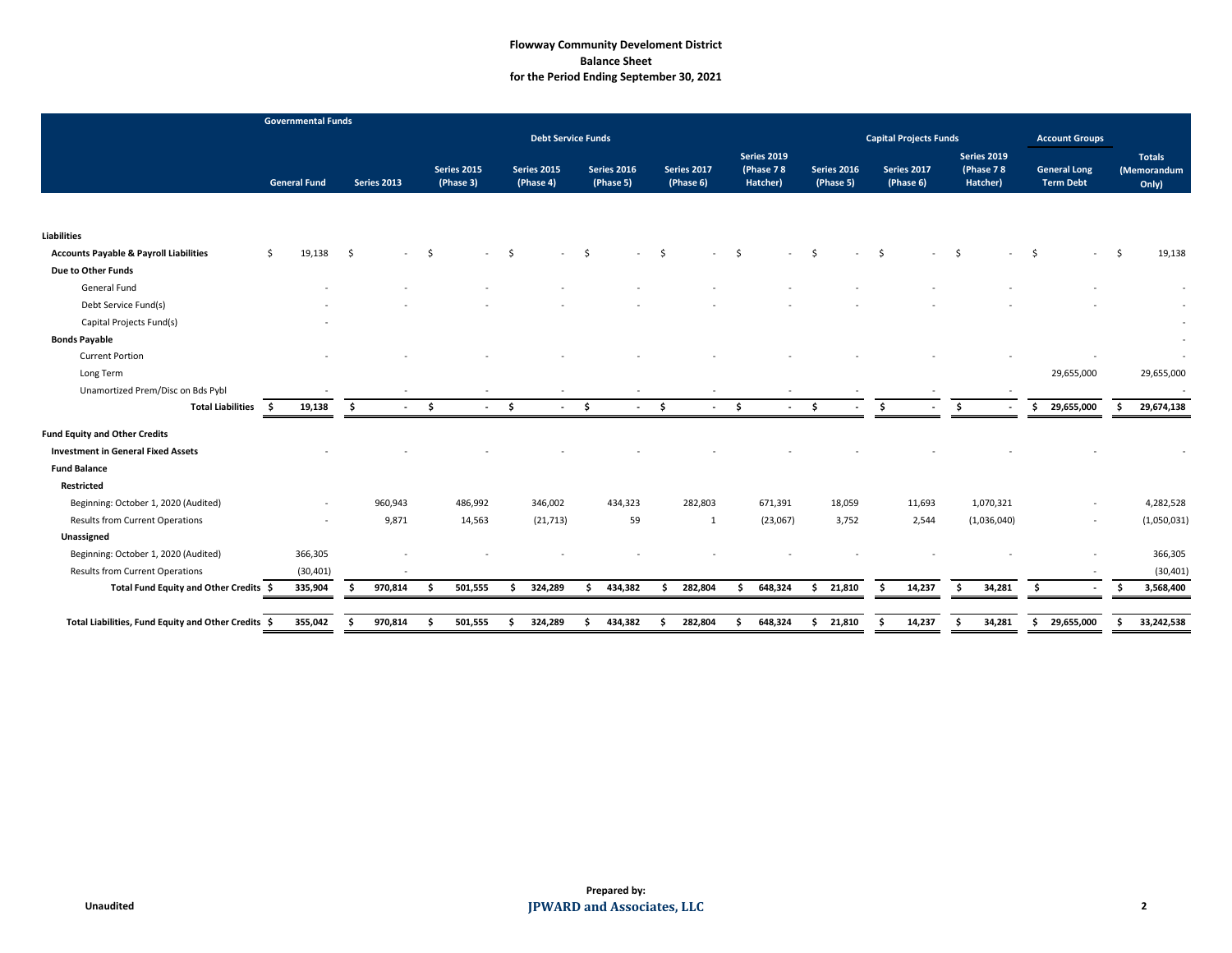### **Flowway Community Development District General Fund Statement of Revenues, Expenditures and Changes in Fund Balance Through September 30, 2021**

| <b>Description</b>                             | <b>October</b>           | <b>November</b>          | <b>December</b> | January                  | February    | <b>March</b> | <b>April</b>             | <b>May</b>            | June       | July                           | <b>August</b>            | September                | <b>Year to Date</b>      | <b>Total Annual</b><br><b>Budget</b> | % of<br><b>Budget</b> |
|------------------------------------------------|--------------------------|--------------------------|-----------------|--------------------------|-------------|--------------|--------------------------|-----------------------|------------|--------------------------------|--------------------------|--------------------------|--------------------------|--------------------------------------|-----------------------|
| <b>Revenue and Other Sources</b>               |                          |                          |                 |                          |             |              |                          |                       |            |                                |                          |                          |                          |                                      |                       |
| Carryforward                                   | \$<br>$-5$               | - \$                     | - \$            | $\sim$                   | -\$<br>$-5$ | $-5$         | \$<br>$\sim$             | -\$<br>$\overline{a}$ | $-$ \$     | .S<br>$\overline{\phantom{a}}$ | $\sim$                   | -Ś                       |                          | Ś.<br>100,000                        | 0%                    |
| <b>Interest</b>                                |                          |                          |                 |                          |             |              |                          |                       |            |                                |                          |                          |                          |                                      |                       |
| Interest - General Checking                    |                          |                          |                 |                          |             |              |                          |                       |            |                                |                          |                          |                          | $\overline{\phantom{0}}$             | N/A                   |
| <b>Special Assessment Revenue</b>              |                          |                          |                 |                          |             |              |                          |                       |            |                                |                          |                          |                          |                                      |                       |
| Special Assessments - On-Roll                  | 3,858                    | 250,441                  | 222,779         | 24,914                   | 44,948      | 9,977        | 9,139                    | 2,591                 | 4,167      | 3                              |                          | $\overline{\phantom{a}}$ | 572,816                  | 579,690                              | 99%                   |
| Special Assessments - Off-Roll                 |                          |                          |                 |                          |             |              |                          |                       |            |                                |                          |                          |                          | $\overline{\phantom{0}}$             | N/A                   |
| <b>Contributions Private Sources</b>           |                          |                          |                 |                          |             |              |                          |                       |            |                                |                          |                          |                          | $\overline{\phantom{a}}$             | N/A                   |
| <b>Miscellaneous Revenue</b>                   |                          |                          |                 |                          | 944         |              | $\overline{\phantom{a}}$ |                       |            |                                |                          |                          | 944                      | $\overline{\phantom{a}}$             | N/A                   |
| <b>Intragovernmental Transfer In</b>           |                          |                          |                 |                          |             |              |                          |                       |            |                                |                          |                          |                          | $\overline{\phantom{0}}$             | N/A                   |
| <b>Total Revenue and Other Sources:</b>        | $3,858$ \$<br>S.         | 250,441                  | 222,779<br>\$   | 24,914<br>-S             | 45,892 \$   | 9,977<br>-S  | 9,139<br>-S              | 2,591<br>-S           | $4,167$ \$ | $3 \quad$                      | $-5$                     | $\overline{\phantom{a}}$ | 573,760                  | 679,690                              | 84%                   |
| <b>Expenditures and Other Uses</b>             |                          |                          |                 |                          |             |              |                          |                       |            |                                |                          |                          |                          |                                      |                       |
| Legislative                                    |                          |                          |                 |                          |             |              |                          |                       |            |                                |                          |                          |                          |                                      |                       |
| Board of Supervisor's Fees                     |                          |                          | 1,600           | 1,600                    |             | 1,000        |                          |                       | 1,800      | 800                            |                          | 800                      | 7,600                    | 2,400                                | 317%                  |
| <b>Executive</b>                               |                          |                          |                 |                          |             |              |                          |                       |            |                                |                          |                          |                          |                                      |                       |
| <b>Professional Management</b>                 | 3,333                    | 3,333                    | 3,333           | 3,333                    | 3,333       | 3,333        | 3,333                    | 3,333                 | 3,333      | 3,333                          | 3,333                    | 3,333                    | 40,000                   | 40,000                               | 100%                  |
| <b>Financial and Administrative</b>            |                          |                          |                 |                          |             |              |                          |                       |            |                                |                          |                          |                          |                                      |                       |
| <b>Audit Services</b>                          |                          |                          |                 |                          |             | 4,400        | 13,800                   |                       |            |                                |                          |                          | 18,200                   | 4,400                                | 414%                  |
| <b>Accounting Services</b>                     | 1,333                    | 1,333                    | 1,333           | 1,333                    | 1,333       | 1,333        | 1,333                    | 1,333                 | 1,333      | 1,333                          | 1,333                    | 1,333                    | 16,000                   | 16,000                               | 100%                  |
| <b>Assessment Roll Services</b>                | 1,333                    | 1,333                    | 1,333           | 1,333                    | 1,333       | 1,333        | 1,333                    | 1,333                 | 1,333      | 1,333                          | 1,333                    | 1,333                    | 16,000                   | 16,000                               | 100%                  |
| Arbitrage Rebate Services                      | 500                      |                          |                 | $\overline{\phantom{a}}$ | 500         | 500          |                          | 500                   |            |                                | $\overline{\phantom{a}}$ | 2,500                    | 4,500                    | 3,000                                | 150%                  |
| <b>Other Contractual Services</b>              |                          |                          |                 |                          |             |              |                          |                       |            |                                |                          |                          |                          |                                      |                       |
| Recording and Transcription                    |                          |                          |                 |                          |             |              |                          |                       |            |                                |                          |                          |                          |                                      | N/A                   |
| <b>Legal Advertising</b>                       |                          | 1,166                    |                 | $\overline{\phantom{a}}$ | 315         | 630          | 252                      |                       | 287        | $\overline{\phantom{a}}$       | 2,081                    | $\overline{\phantom{a}}$ | 4,731                    | 3,500                                | 135%                  |
| <b>Trustee Services</b>                        |                          |                          |                 | 7,159                    | 4,327       |              | 8,654                    |                       |            |                                | 4,031                    |                          | 24,171                   | 25,450                               | 95%                   |
| <b>Dissemination Agent Services</b>            | 5,600                    |                          |                 |                          | 500         |              |                          |                       |            | 100                            |                          |                          | 6,200                    | 5,500                                | 113%                  |
| <b>Property Appraiser Fees</b>                 | 9,966                    |                          |                 |                          |             |              |                          |                       | (7,869)    |                                |                          |                          | 2,097                    | 16,000                               | 13%                   |
| <b>Bank Services</b>                           |                          |                          |                 |                          |             |              |                          |                       |            |                                |                          | 31                       | 31                       | 400                                  | 8%                    |
| <b>Travel and Per Diem</b>                     |                          |                          |                 |                          |             |              |                          |                       |            |                                |                          |                          | $\overline{\phantom{a}}$ | $\overline{\phantom{a}}$             | N/A                   |
| <b>Communications &amp; Freight Services</b>   |                          |                          |                 |                          |             |              |                          |                       |            |                                |                          |                          |                          |                                      |                       |
| Postage, Freight & Messenger                   | 19                       | $\overline{\phantom{a}}$ | 30 <sup>°</sup> | $\overline{7}$           | 222         | 75           | $\overline{\phantom{a}}$ | 14                    |            |                                |                          | 17                       | 384                      | 600                                  | 64%                   |
| <b>Rentals &amp; Leases</b>                    |                          |                          |                 |                          |             |              |                          |                       |            |                                |                          |                          |                          |                                      |                       |
| <b>Meeting Room Rental</b>                     | $\overline{\phantom{a}}$ | $\overline{\phantom{a}}$ | 200             |                          |             |              |                          |                       |            |                                |                          |                          | 200                      |                                      | N/A                   |
| <b>Computer Services - Website Development</b> | 50                       | 50                       |                 |                          |             |              |                          |                       |            |                                |                          |                          | 100                      | 2,000                                | 5%                    |
| Insurance                                      | 6,503                    |                          |                 |                          |             |              |                          |                       |            |                                |                          |                          | 6,503                    | 6,300                                | 103%                  |
| <b>Printing &amp; Binding</b>                  | $\overline{\phantom{a}}$ | $\sim$                   | 152             |                          |             | 295          |                          |                       |            |                                |                          |                          | 447                      | 750                                  | 60%                   |
| <b>Office Supplies</b>                         | $\overline{\phantom{a}}$ |                          |                 |                          |             |              |                          |                       |            |                                |                          |                          | $\overline{\phantom{a}}$ | $\overline{\phantom{a}}$             | N/A                   |
| <b>Subscription &amp; Memberships</b>          | 175                      |                          |                 |                          |             |              |                          |                       |            |                                |                          |                          | 175                      | 175                                  | 100%                  |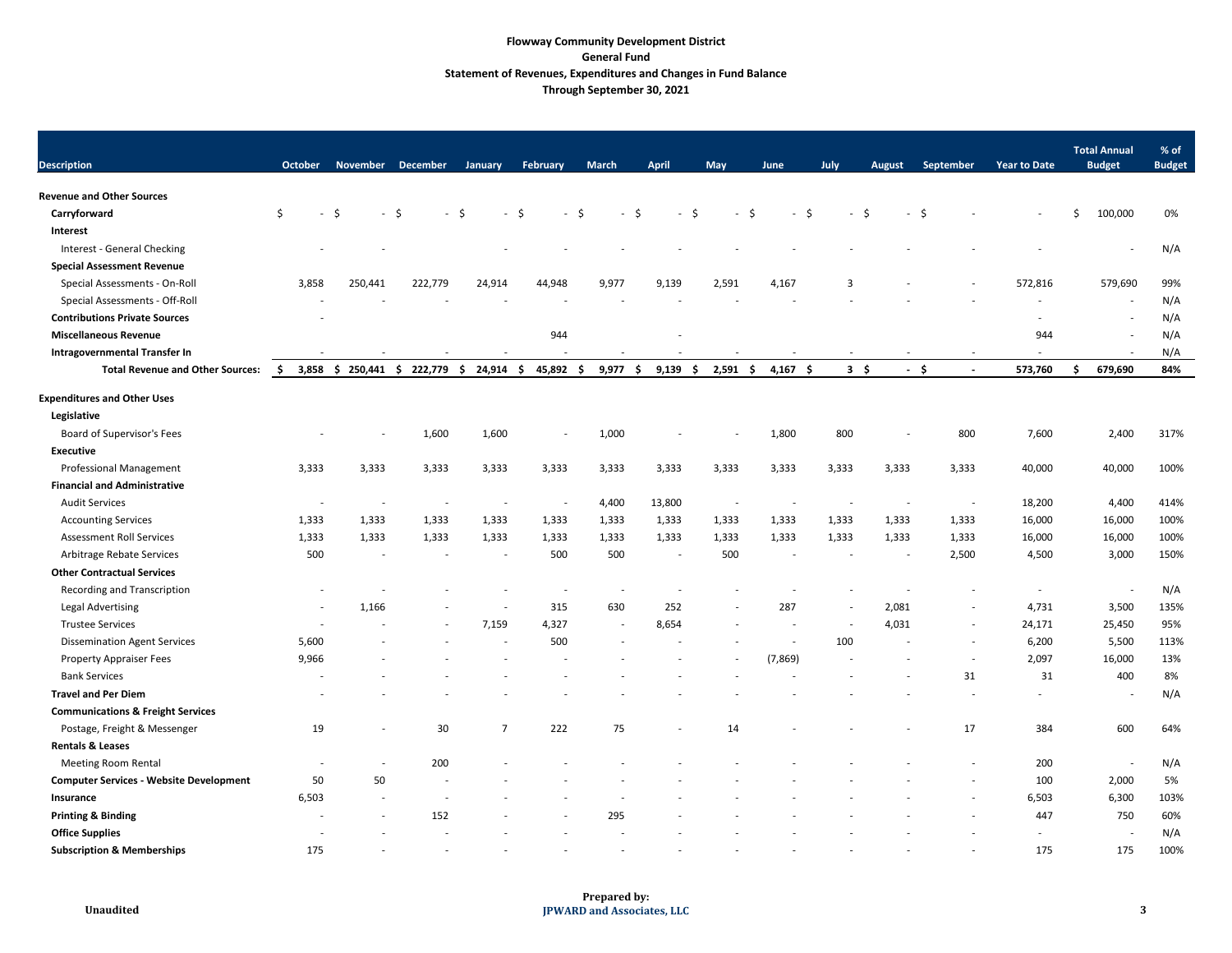### **Flowway Community Development District General Fund Statement of Revenues, Expenditures and Changes in Fund Balance Through September 30, 2021**

| <b>Description</b>                             | <b>October</b>           | <b>November</b> | <b>December</b>          | January                  | February                 | <b>March</b>             | <b>April</b> | May                      | June                     | July   | <b>August</b>            | September                | <b>Year to Date</b>      | <b>Total Annual</b><br><b>Budget</b> | % of<br><b>Budget</b> |
|------------------------------------------------|--------------------------|-----------------|--------------------------|--------------------------|--------------------------|--------------------------|--------------|--------------------------|--------------------------|--------|--------------------------|--------------------------|--------------------------|--------------------------------------|-----------------------|
| <b>Legal Services</b>                          |                          |                 |                          |                          |                          |                          |              |                          |                          |        |                          |                          |                          |                                      |                       |
| Legal - General Counsel                        | 2,135                    |                 | 613                      | 683                      | 7,503                    | 2,152                    | 2,671        |                          | 1,066                    | 2,622  | 1,591                    | 475                      | 21,509                   | 10,000                               | 215%                  |
| <b>Boundary Expansion</b>                      |                          |                 |                          | $\overline{\phantom{a}}$ |                          |                          |              |                          |                          |        |                          |                          | $\overline{\phantom{a}}$ |                                      | N/A                   |
| SFWMD - Permit Objection                       |                          |                 | 185                      | $\sim$                   | 5,615                    | $\overline{\phantom{a}}$ |              |                          | 598                      |        | $\overline{\phantom{a}}$ |                          | 6,397                    |                                      | N/A                   |
| Special Counsel - Litigation                   |                          |                 |                          | $\overline{\phantom{a}}$ | 14,720                   | 6,492                    | 25,056       | $\overline{\phantom{a}}$ | 22,818                   | 32,302 | 17,681                   | 38,621                   | 157,689                  | 100,000                              | 158%                  |
| <b>Other General Government Services</b>       |                          |                 |                          |                          |                          |                          |              |                          |                          |        |                          |                          |                          |                                      |                       |
| <b>Engineering Services - General Fund</b>     | 150                      |                 | $\overline{\phantom{a}}$ | 1,468                    | $\overline{\phantom{a}}$ |                          | 14,226       | 4,815                    | 7,534                    | 4,523  | 1,988                    | 2,258                    | 36,960                   | 5,000                                | 739%                  |
| <b>Miscellaneous Services</b>                  | $\overline{\phantom{a}}$ | 613             |                          |                          |                          |                          |              |                          | $\overline{\phantom{a}}$ |        | $\overline{\phantom{a}}$ | $\overline{\phantom{a}}$ | 613                      | $\overline{\phantom{a}}$             | N/A                   |
| Boardwalk & Golf Cart Review                   |                          |                 |                          |                          |                          |                          |              | 1,125                    | 375                      | 1,538  |                          | $\overline{\phantom{a}}$ | 3,037.50                 | $\overline{\phantom{a}}$             | N/A                   |
| <b>Asset Evaluation</b>                        |                          |                 |                          |                          |                          |                          |              | 6,183                    | 1,426                    |        |                          | $\overline{\phantom{a}}$ | 7,608.75                 | $\overline{\phantom{a}}$             | N/A                   |
| Capital Outlay                                 |                          |                 |                          |                          |                          |                          |              |                          |                          |        |                          |                          |                          |                                      | N/A                   |
| <b>Stormwater Management Services</b>          |                          |                 |                          |                          |                          |                          |              |                          |                          |        |                          |                          |                          |                                      |                       |
| <b>Preserve Area Maintenance</b>               |                          |                 |                          |                          |                          |                          |              |                          |                          |        |                          |                          |                          |                                      |                       |
| <b>Environmental Engineering Consultant</b>    |                          |                 |                          |                          |                          |                          |              |                          |                          |        |                          |                          |                          |                                      |                       |
| Task 1 - Bid Documents                         |                          |                 |                          |                          |                          |                          |              |                          |                          |        |                          |                          |                          |                                      | N/A                   |
| Task 2 - Monthly site visits                   |                          |                 |                          |                          |                          |                          |              |                          |                          |        |                          | 16,900                   | 16,900                   | 13,350                               | 127%                  |
| Task 3 - Reporting to Regulatory Agencies      |                          |                 |                          |                          |                          |                          |              |                          |                          |        |                          |                          |                          | 8,000                                | 0%                    |
| Task 4 - Fish Sampling to US Fish & Wildlife   |                          |                 |                          |                          |                          |                          |              |                          |                          |        |                          |                          |                          | 10,350                               | 0%                    |
| Task 5 - Attendance at Board Meeting           |                          |                 |                          |                          |                          |                          |              |                          |                          |        |                          |                          |                          | 1,000                                | N/A                   |
| <b>Clearing Downed Trees/Cleanup</b>           |                          |                 |                          |                          |                          |                          |              |                          |                          |        |                          |                          |                          | 1,000                                | 0%                    |
| Code Enforcement for Incursion into Preserve   |                          |                 |                          |                          |                          |                          |              |                          |                          |        |                          |                          |                          | $\overline{\phantom{a}}$             | N/A                   |
| Contingencies                                  |                          |                 |                          |                          |                          |                          |              |                          |                          |        |                          |                          |                          |                                      | N/A                   |
| <b>Repairs and Maintenance</b>                 |                          |                 |                          |                          |                          |                          |              |                          |                          |        |                          |                          |                          |                                      |                       |
| <b>Wading Bird Foraging Areas</b>              |                          |                 |                          |                          |                          |                          |              |                          |                          |        |                          | 1,523                    | 1,523                    | 1,522                                | 100%                  |
| <b>Internal Preserves</b>                      |                          |                 |                          |                          |                          |                          |              |                          |                          |        |                          | 6,598                    | 6,598                    | 6,598                                | 100%                  |
| Western Preserve                               |                          |                 |                          |                          |                          |                          |              |                          |                          |        | 33,215                   |                          | 33,215                   | 33,215                               | 100%                  |
| Northern Preserve Area 1                       |                          |                 |                          |                          |                          |                          |              |                          |                          |        |                          | $\overline{\phantom{0}}$ |                          | 64,560                               | 0%                    |
| Northern Preserve Area 2                       |                          |                 |                          |                          |                          |                          |              |                          |                          | 21,875 | 57,575                   | 41,405                   | 120,855                  | 113,120                              | 107%                  |
| Northern Preserve Areas 1&2                    |                          |                 |                          |                          |                          |                          |              |                          |                          |        | 34,615                   | $\sim$                   | 34,615                   |                                      | N/A                   |
| <b>Clearing Downed Trees/Cleanup</b>           |                          |                 |                          |                          |                          |                          |              |                          |                          |        |                          |                          | $\overline{\phantom{a}}$ | 5,000                                | 0%                    |
| Code Enforcement for Incursion into Preserve   |                          |                 |                          |                          |                          |                          |              |                          |                          |        |                          |                          | $\overline{\phantom{a}}$ | 2,500                                | 0%                    |
| No Trespassing Signs                           |                          |                 |                          | 618                      |                          |                          |              |                          |                          |        |                          |                          | 618                      |                                      | N/A                   |
| Lake, Lake Bank and Littoral Shelf Maintenance |                          |                 |                          |                          |                          |                          |              |                          |                          |        |                          |                          |                          |                                      |                       |
| <b>Professional Services</b>                   |                          |                 |                          |                          |                          |                          |              |                          |                          |        |                          |                          |                          |                                      |                       |
| Asset Management                               |                          |                 |                          |                          |                          |                          |              |                          |                          |        |                          |                          |                          | 15,000                               | 0%                    |
| Repairs & Maintenance                          |                          |                 |                          |                          |                          |                          |              |                          |                          |        |                          |                          |                          |                                      |                       |
| <b>Aquatic Weed Control</b>                    |                          |                 |                          |                          |                          |                          |              |                          |                          |        |                          |                          |                          | 35,000                               | 0%                    |
| Lake Bank Maintenance                          |                          |                 |                          |                          |                          |                          |              |                          |                          |        |                          |                          |                          | 15,000                               | 0%                    |
| <b>Water Quality Testing</b>                   |                          |                 |                          |                          |                          |                          |              |                          |                          |        |                          |                          |                          | 5,000                                | 0%                    |
| <b>Littortal Shelf Planting</b>                |                          |                 |                          |                          |                          |                          |              |                          |                          |        |                          |                          |                          | 10,000                               | 0%                    |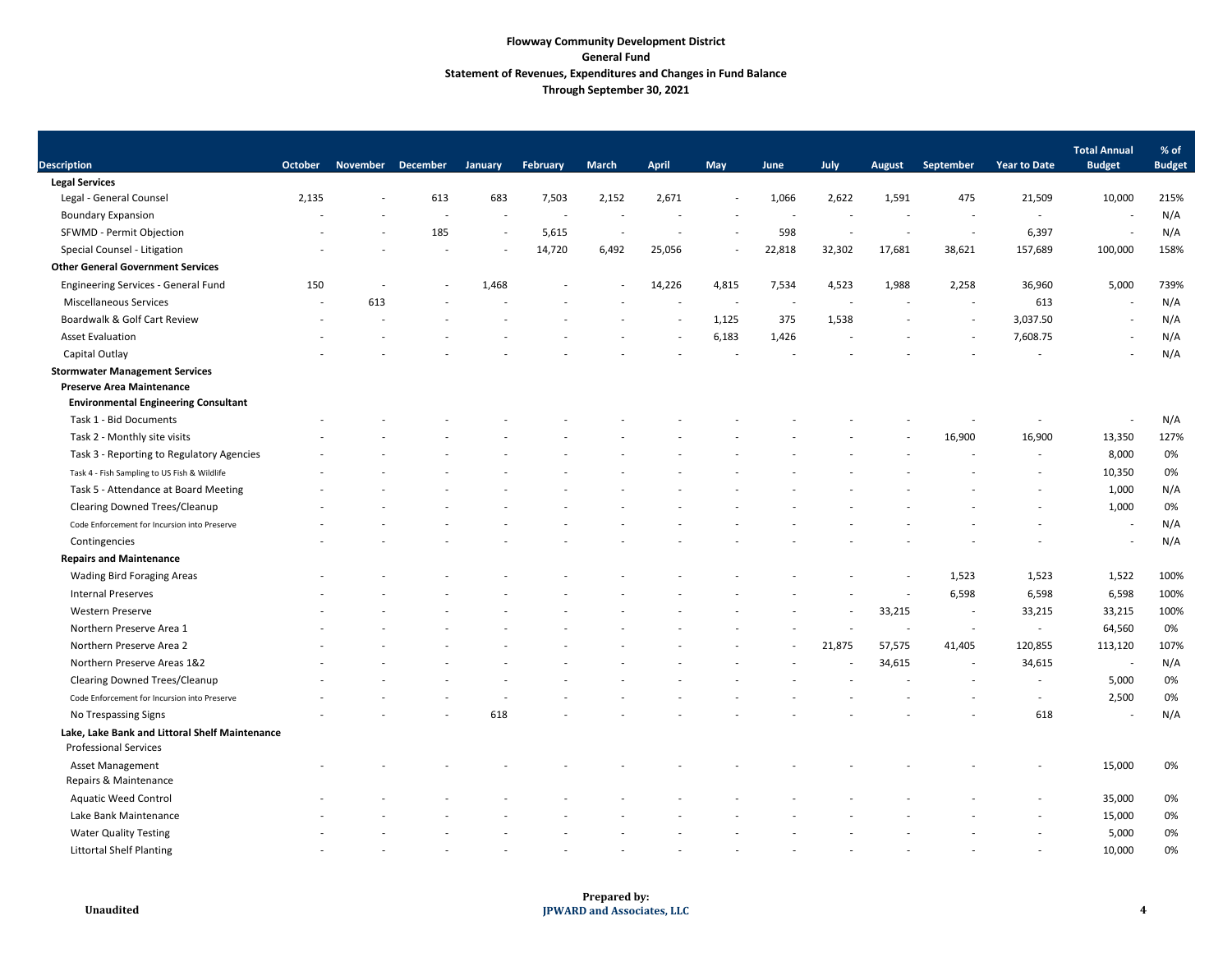# **Flowway Community Development District General Fund Statement of Revenues, Expenditures and Changes in Fund Balance Through September 30, 2021**

| <b>Description</b>                                          | <b>October</b> | November December |         |                    | February       | <b>March</b> | <b>April</b> | May      |                       | July       |            | September                                                                         | <b>Year to Date</b> | <b>Total Annual</b><br><b>Budget</b> | % of                 |
|-------------------------------------------------------------|----------------|-------------------|---------|--------------------|----------------|--------------|--------------|----------|-----------------------|------------|------------|-----------------------------------------------------------------------------------|---------------------|--------------------------------------|----------------------|
| <b>Aeration System</b>                                      |                |                   |         | January            |                |              |              |          | June                  |            | August     |                                                                                   |                     |                                      | <b>Budget</b><br>N/A |
| <b>Water Control Structures</b>                             |                |                   |         |                    |                |              |              |          |                       |            | 6,000      | 2,685                                                                             | 8,685               |                                      | N/A                  |
| Capital Outlay                                              |                |                   |         |                    |                |              |              |          |                       |            |            |                                                                                   |                     |                                      |                      |
| <b>Aeration Systems</b>                                     |                |                   |         |                    |                |              |              |          |                       |            |            |                                                                                   |                     |                                      | N/A                  |
| <b>Littortal Shelf Replanting</b>                           |                |                   |         |                    |                |              |              |          |                       |            |            |                                                                                   |                     |                                      |                      |
|                                                             |                |                   |         |                    |                |              |              |          |                       |            |            |                                                                                   |                     | $\overline{\phantom{a}}$             | N/A                  |
| Lake Bank Restoration                                       |                |                   |         |                    |                |              |              |          |                       |            |            |                                                                                   |                     |                                      | N/A                  |
| <b>Erosion Restoration</b>                                  |                |                   |         |                    |                |              |              |          |                       |            |            |                                                                                   |                     |                                      | N/A                  |
| Contingencies                                               |                |                   |         |                    |                |              |              |          |                       |            |            |                                                                                   |                     | 1,600                                | 0%                   |
| <b>Landscaping Services</b><br><b>Professional Services</b> |                |                   |         |                    |                |              |              |          |                       |            |            |                                                                                   |                     |                                      |                      |
| Asset Management<br><b>Utility Services</b>                 |                |                   |         |                    |                |              |              |          |                       |            |            |                                                                                   |                     | 5,000                                | 0%                   |
| Electric                                                    |                |                   |         |                    |                |              |              |          |                       |            |            |                                                                                   |                     | 2,400                                | 0%                   |
| <b>Irrigation Water</b><br>Repairs & Maintenance            |                |                   |         |                    |                |              |              |          |                       |            |            |                                                                                   |                     | 3,000                                | 0%                   |
| Public Area Landscaping                                     |                |                   |         |                    |                |              |              |          |                       |            |            |                                                                                   |                     | 30,000                               | 0%                   |
| <b>Irrigation System</b>                                    |                |                   |         |                    |                |              |              |          |                       |            |            |                                                                                   |                     | 25,000                               | 0%                   |
| Well System                                                 |                |                   |         |                    |                |              |              |          |                       |            |            |                                                                                   |                     | 10,000                               | 0%                   |
| Plant Replacement                                           |                |                   |         |                    |                |              |              |          |                       |            |            |                                                                                   |                     | $\overline{\phantom{a}}$             | N/A                  |
| <b>Operating Supplies</b>                                   |                |                   |         |                    |                |              |              |          |                       |            |            |                                                                                   |                     |                                      |                      |
| Mulch                                                       |                |                   |         |                    |                |              |              |          |                       |            |            |                                                                                   |                     | 5,000                                | 0%                   |
| Capital Outlay                                              |                |                   |         |                    |                |              |              |          |                       |            |            |                                                                                   |                     | $\overline{\phantom{a}}$             | N/A                  |
| Lake Bank Restoration                                       |                |                   |         |                    |                |              |              |          |                       |            |            |                                                                                   |                     |                                      | N/A                  |
| <b>Reserves for Future Operations</b>                       |                |                   |         |                    |                |              |              |          |                       |            |            |                                                                                   |                     |                                      |                      |
| <b>Future Operations/Restorations</b>                       |                |                   |         |                    |                |              |              |          |                       |            |            |                                                                                   |                     |                                      | N/A                  |
| <b>Intragovernmental Transfer Out</b>                       |                |                   |         |                    |                |              |              |          |                       |            |            |                                                                                   |                     |                                      | N/A                  |
| Sub-Total:                                                  | 31,098         | 7,829             | 8,780   | 17,533             | 39,701         | 21,543       | 70,660       | 18,636   | 34,033                | 69,758     | 164,776    | 119,812                                                                           | 604,161             | 679,690                              | 89%                  |
|                                                             |                |                   |         |                    |                |              |              |          |                       |            |            |                                                                                   |                     |                                      |                      |
| <b>Total Expenditures and Other Uses:</b>                   | $$31,098$ \$   | 7,829 \$          |         | 8,780 \$ 17,533    |                |              |              |          |                       |            |            | $$39,701$ $$21,543$ $$70,660$ $$18,636$ $$34,033$ $$69,758$ $$164,776$ $$119,812$ | 604,161<br>S        | 679,690                              | 89%                  |
| Net Increase/ (Decrease) in Fund Balance                    | (27, 240)      | 242,612           | 213,998 | 7,381              | 6,191          | (11, 566)    | (61, 520)    | (16,046) | (29, 866)             | (69, 756)  | (164, 776) | (119, 812)                                                                        | (30, 401)           |                                      |                      |
| Fund Balance - Beginning                                    | 366,305        | 339,065           | 581,677 | 795,675            | 803,056        | 809,247      | 797,681      | 736,161  | 720,115               | 690,249    | 620,493    | 455,716                                                                           | 366,305             |                                      |                      |
| <b>Fund Balance - Ending</b>                                | \$339,065      | 581,677<br>-Ş     | -Ş      | 795,675 \$ 803,056 | 809,247<br>-\$ | \$797,681    | \$736,161    |          | $$720,115$ $$690,249$ | \$ 620,493 | \$455,716  | 335,904<br>-S                                                                     | 335,904             | S                                    |                      |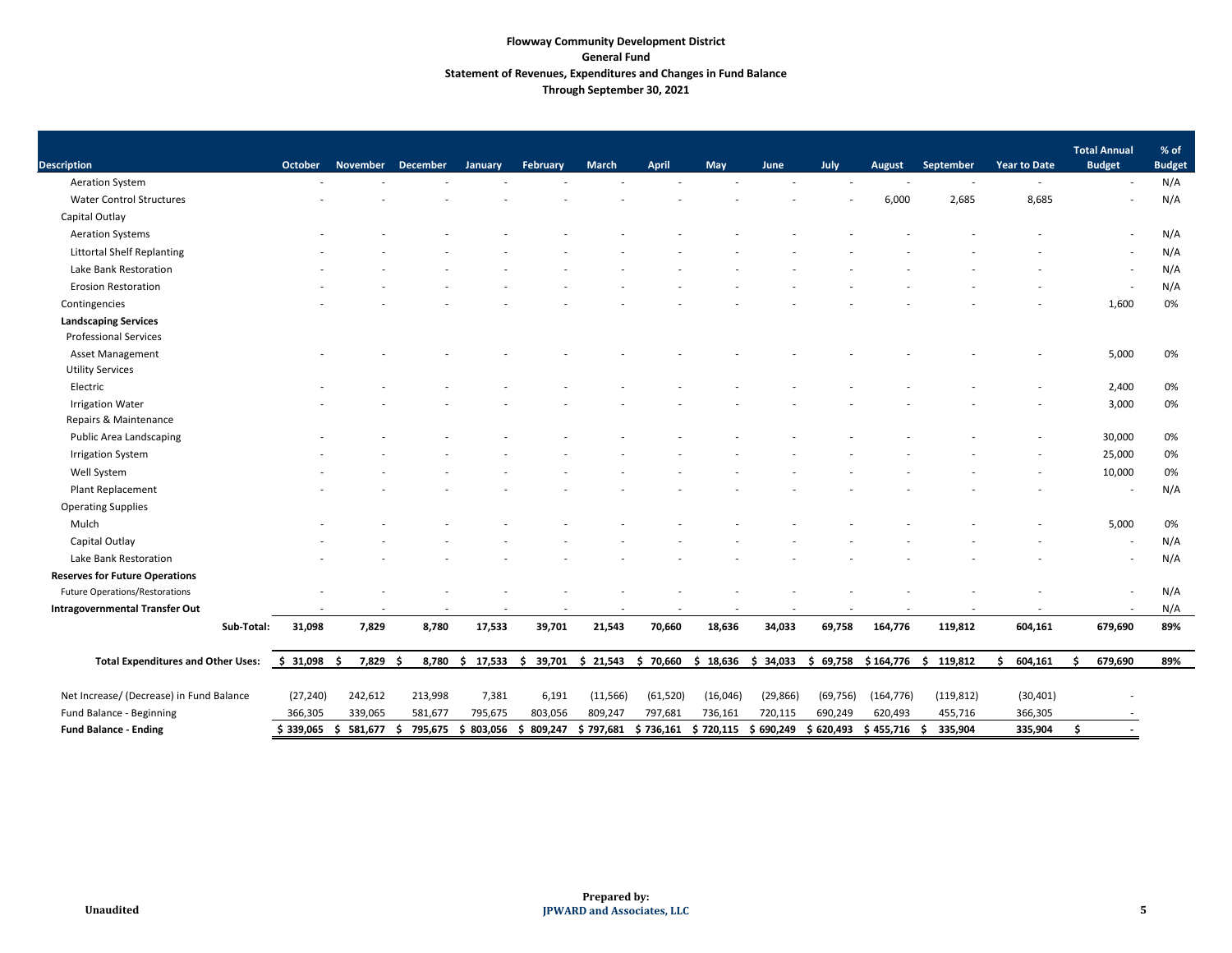# **Flowway Community Development District Debt Service Fund - Series 2013 Statement of Revenues, Expenditures and Changes in Fund Balance Through September 30, 2021**

|                                                   |                |                  |                        |                          |                 |                |                |                |                      |                                |                |                |                     | <b>Total Annual</b> | % of          |
|---------------------------------------------------|----------------|------------------|------------------------|--------------------------|-----------------|----------------|----------------|----------------|----------------------|--------------------------------|----------------|----------------|---------------------|---------------------|---------------|
| <b>Description</b>                                | <b>October</b> | <b>November</b>  | <b>December</b>        | January                  | <b>February</b> | <b>March</b>   | <b>April</b>   | <b>May</b>     | June                 | July                           | <b>August</b>  | September      | <b>Year to Date</b> | <b>Budget</b>       | <b>Budget</b> |
| <b>Revenue and Other Sources</b>                  |                |                  |                        |                          |                 |                |                |                |                      |                                |                |                |                     |                     |               |
| Carryforward                                      | \$.            | -S<br>$\sim$     | - \$<br>$-$ \$         | - \$<br>$\sim$           | - \$            | $-5$           | - \$           |                | -Ś<br>$\blacksquare$ | -Ś<br>$\overline{\phantom{a}}$ | $\sim$         | -Ś             |                     |                     | N/A           |
| <b>Interest Income</b>                            |                |                  |                        |                          |                 |                |                |                |                      |                                |                |                |                     |                     |               |
| Interest Account                                  |                | $\Omega$         | 0                      |                          |                 |                |                | $\mathbf 0$    | $\mathbf{0}$         |                                |                |                | $\overline{0}$      | 8                   | 2%            |
| Sinking Fund                                      |                | $\Omega$         |                        |                          |                 |                |                |                |                      |                                |                |                | $\Omega$            |                     | N/A           |
| Reserve Account                                   | 1              | 5,830            | 0                      | $\Omega$                 | $\Omega$        | $\Omega$       | $\mathbf 0$    | 5,744          | $\mathbf 0$          | $\Omega$                       | $\Omega$       | $\Omega$       | 11,579              | 1,600               | 724%          |
| <b>Prepayment Account</b>                         |                |                  |                        |                          |                 |                |                |                |                      |                                |                |                |                     |                     | N/A           |
| Revenue Account                                   | 2              | $\overline{2}$   | $\Omega$               | $\overline{1}$           | $\overline{2}$  | $\overline{2}$ | $\overline{2}$ | $\overline{3}$ | $\overline{2}$       | $\overline{2}$                 | $\overline{2}$ | $\overline{2}$ | 22                  | 975                 | 2%            |
| <b>Special Assessment Revenue</b>                 |                |                  |                        |                          |                 |                |                |                |                      |                                |                |                |                     |                     |               |
| Special Assessments - On-Roll                     | 3,589          | 232,943          | 207,214                | 23,174                   | 41,808          | 9,280          | 8,501          | 2,410          | 3,876                | $\overline{2}$                 |                |                | 532,796             | 539,344             | 99%           |
| Special Assessments - Off-Roll                    |                |                  |                        |                          |                 |                |                |                |                      |                                |                |                |                     |                     | N/A           |
| <b>Intragovernmental Transfer In</b>              |                |                  |                        |                          |                 |                |                |                |                      |                                |                |                |                     |                     | N/A           |
| <b>Total Revenue and Other Sources:</b>           | S.             | 3,591 \$ 238,774 | 207,215<br>- S<br>- \$ | $23,176$ \$              | $41,811$ \$     | $9,282$ \$     | 8,504          | $8,156$ \$     | $3,878$ \$           | $5\frac{1}{2}$                 | $2 \div$       | $\overline{2}$ | 544,396             | \$541,927           | N/A           |
| <b>Expenditures and Other Uses</b>                |                |                  |                        |                          |                 |                |                |                |                      |                                |                |                |                     |                     |               |
| Property Appraiser & Tax Collection Fees          |                |                  |                        |                          |                 |                |                |                | 1,950.42             |                                |                |                | 1,950               | -\$                 | N/A           |
| <b>Debt Service</b>                               |                |                  |                        |                          |                 |                |                |                |                      |                                |                |                |                     |                     |               |
| <b>Principal Debt Service - Mandatory</b>         |                |                  |                        |                          |                 |                |                |                |                      |                                |                |                |                     |                     |               |
| Series 2013 Bonds                                 |                | 115,000          |                        |                          |                 |                |                |                |                      |                                |                |                | 115,000             | 115,000<br>Ś.       | 100%          |
| <b>Principal Debt Service - Early Redemptions</b> |                |                  |                        |                          |                 |                |                |                |                      |                                |                |                |                     |                     |               |
| Series 2013 Bonds                                 |                |                  |                        |                          |                 |                |                |                |                      |                                |                |                |                     |                     | N/A           |
| <b>Interest Expense</b>                           |                |                  |                        |                          |                 |                |                |                |                      |                                |                |                |                     |                     |               |
| Series 2013 Bonds                                 |                | 210,513          |                        |                          |                 |                |                | 207,063        |                      |                                |                |                | 417,575             | 417,575             | 100%          |
| <b>Operating Transfers Out (To Other Funds)</b>   |                |                  |                        | $\overline{\phantom{a}}$ |                 |                |                |                |                      | $\overline{\phantom{a}}$       |                |                |                     |                     | N/A           |
| <b>Total Expenditures and Other Uses:</b>         | \$0            | \$325,513        | \$0                    | \$0                      | \$0             | \$0            | \$0            | \$207,063      | \$1,950              | \$0                            | \$0            | \$0            | \$534,525           | \$532,575           | N/A           |
| Net Increase/ (Decrease) in Fund Balance          | 3,591          | (86, 738)        | 207,215                | 23,176                   | 41,811          | 9,282          | 8,504          | (198, 906)     | 1,928                | 5                              | $\overline{2}$ | $\overline{2}$ | 9,871               | 9,352               |               |
| Fund Balance - Beginning                          | 960,943        | 964,535          | 877,797                | 1,085,011                | 1,108,187       | 1,149,997      | 1,159,280      | 1,167,783      | 968,877              | 970,805                        | 970,810        | 970,812        | 960,943             |                     |               |
| <b>Fund Balance - Ending</b>                      | \$964,535      | 877,797<br>- S   | 1,085,011<br>. S<br>-S | 1,108,187                | 1,149,997       | 1,159,280      | \$1,167,783    | 968,877<br>S.  | 970,805              | 970,810                        | 970,812        | 970,814<br>-Ś  | 970,814             | 9,352               |               |
|                                                   |                |                  |                        |                          |                 |                |                |                |                      |                                |                |                |                     |                     |               |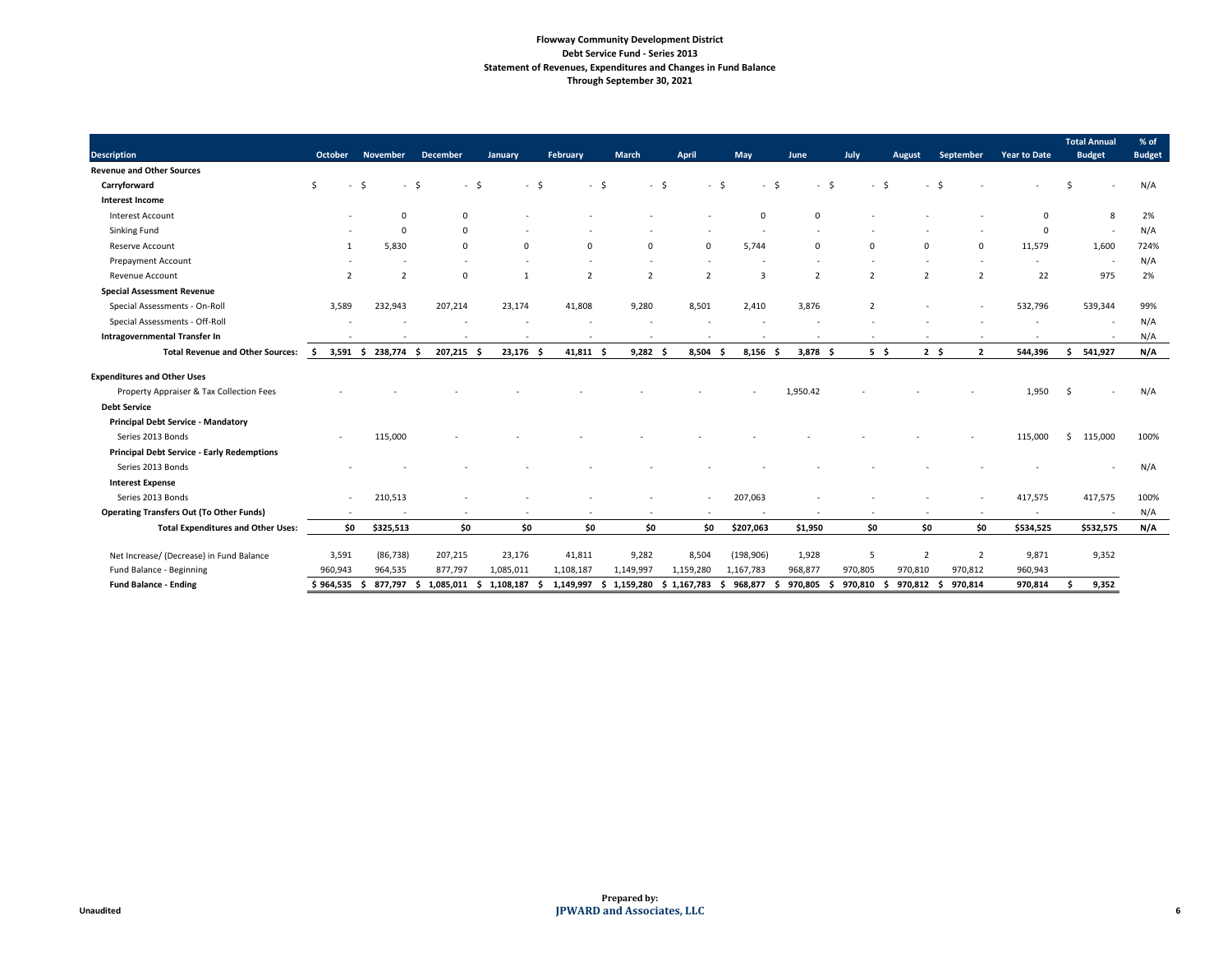# **Flowway Community Development District Debt Service Fund - Series 2015 (Phase 3) Statement of Revenues, Expenditures and Changes in Fund Balance Through September 30, 2021**

| <b>Description</b>                                | <b>October</b> | November December     |                | <b>January</b>                   | February     | <b>March</b>     | <b>April</b>   | May           | June       | July           | <b>August</b> | September      | <b>Year to</b><br><b>Date</b> | <b>Total Annual</b><br><b>Budget</b> | % of<br><b>Budget</b> |
|---------------------------------------------------|----------------|-----------------------|----------------|----------------------------------|--------------|------------------|----------------|---------------|------------|----------------|---------------|----------------|-------------------------------|--------------------------------------|-----------------------|
| <b>Revenue and Other Sources</b>                  |                |                       |                |                                  |              |                  |                |               |            |                |               |                |                               |                                      |                       |
| Carryforward                                      | \$             | $-$ \$<br>-Ś          |                | - \$<br>$\overline{\phantom{0}}$ | -S           | - Ś              | -S             | - \$          | $\zeta$    |                |               |                |                               |                                      | N/A                   |
| <b>Interest Income</b>                            |                |                       |                |                                  |              |                  |                |               |            |                |               |                |                               |                                      |                       |
| <b>Interest Account</b>                           |                | $\Omega$              | 0              |                                  |              |                  |                | $\Omega$      | $\Omega$   |                |               |                | -0                            |                                      | N/A                   |
| Sinking Fund                                      |                | $\Omega$              | $\Omega$       |                                  |              |                  |                |               |            |                |               |                | $\Omega$                      | $\overline{\phantom{a}}$             | N/A                   |
|                                                   | $\Omega$       | 2,663                 |                | $\Omega$                         | $\Omega$     | $\Omega$         | $\Omega$       | 2,624         | $\Omega$   | $\Omega$       | $\Omega$      | $\Omega$       |                               |                                      |                       |
| Reserve Account                                   |                |                       | $\Omega$       |                                  |              |                  |                |               |            |                |               |                | 5,289                         | 550                                  | 962%                  |
| <b>Prepayment Account</b>                         |                |                       |                |                                  |              |                  |                |               |            |                |               |                |                               | $\overline{\phantom{a}}$             | N/A                   |
| Revenue Account                                   | $\mathbf{1}$   | $\mathbf{1}$          | $\Omega$       | $\mathbf{1}$                     | $\mathbf{1}$ | $\overline{1}$   | 1              | $\mathbf{1}$  | 1          | $\mathbf{1}$   | $\mathbf{1}$  | 1              | 12                            | 300                                  | 4%                    |
| <b>Special Assessment Revenue</b>                 |                |                       |                |                                  |              |                  |                |               |            |                |               |                |                               |                                      |                       |
| Special Assessments - On-Roll                     | 1,702          | 110,460               | 98,260         | 10,989                           | 19,825       | 4,400            | 4,031          | 1,143         | 1,838      |                |               |                | 252,649                       | 255,873                              | 99%                   |
| Special Assessments - Off-Roll                    |                |                       |                |                                  |              |                  |                |               |            |                |               |                |                               |                                      | N/A                   |
| Special Assessments - Prepayment                  |                |                       |                |                                  |              |                  |                |               |            |                |               |                |                               |                                      | N/A                   |
| <b>Intragovernmental Transfers In</b>             |                |                       |                |                                  |              |                  |                |               |            |                |               |                |                               |                                      |                       |
| <b>Debt Proceeds</b>                              |                |                       |                |                                  |              |                  |                |               |            |                |               |                |                               |                                      | N/A                   |
| <b>Total Revenue and Other Sources:</b>           | S.             | $1,703$ \$ 113,124 \$ | 98,260         | \$<br>10,990                     | 19,827<br>Ŝ. | $4,402$ \$<br>Ŝ. | $4,033$ \$     | $3,768$ \$    | $1,839$ \$ | $2 \div$       | $1 \quad$     | 1              | 257,950                       | \$256,723                            | N/A                   |
| <b>Expenditures and Other Uses</b>                |                |                       |                |                                  |              |                  |                |               |            |                |               |                |                               |                                      |                       |
| Property Appraiser & Tax Collection Fees          |                |                       |                |                                  |              |                  |                |               | 924.88     |                |               |                | 925                           | Ŝ.                                   | N/A                   |
| <b>Debt Service</b>                               |                |                       |                |                                  |              |                  |                |               |            |                |               |                |                               |                                      |                       |
| <b>Principal Debt Service - Mandatory</b>         |                |                       |                |                                  |              |                  |                |               |            |                |               |                |                               |                                      |                       |
| Series 2015 Bonds (Phase 3)                       |                | 70,000                |                |                                  |              |                  |                |               |            |                |               |                | 70,000                        | 70,000<br>-S                         | 100%                  |
| <b>Principal Debt Service - Early Redemptions</b> |                |                       |                |                                  |              |                  |                |               |            |                |               |                |                               |                                      |                       |
| Series 2015 Bonds (Phase 3)                       |                |                       |                |                                  |              |                  |                |               |            |                |               |                |                               |                                      | N/A                   |
| <b>Interest Expense</b>                           |                |                       |                |                                  |              |                  |                |               |            |                |               |                |                               |                                      |                       |
| Series 2015 Bonds (Phase 3)                       |                | 86,975                |                |                                  |              |                  |                | 85,488        |            |                |               |                | 172,463                       | 172,463                              | 100%                  |
| <b>Operating Transfers Out (To Other Funds)</b>   |                |                       |                |                                  |              |                  |                |               |            |                |               |                |                               |                                      | N/A                   |
| <b>Total Expenditures and Other Uses:</b>         | \$0            | \$156,975             | \$0            | \$0                              | \$0          | \$0              | \$0            | \$85,488      | \$925      | \$0            | \$0           | \$0            | \$243,387                     | \$242,463                            | N/A                   |
|                                                   |                |                       |                |                                  |              |                  |                |               |            |                |               |                |                               |                                      |                       |
| Net Increase/ (Decrease) in Fund Balance          | 1,703          | (43, 851)             | 98,260         | 10,990                           | 19,827       | 4,402            | 4,033          | (81, 720)     | 914        | $\overline{2}$ | $\mathbf 1$   | 1              | 14,563                        | 14,260                               |                       |
| Fund Balance - Beginning                          | 486,992        | 488,695               | 444,844        | 543,105                          | 554,095      | 573,921          | 578,323        | 582,356       | 500,636    | 501,550        | 501,552       | 501,554        | 486,992                       |                                      |                       |
| <b>Fund Balance - Ending</b>                      | 488,695        | 444,844<br>- S        | 543,105<br>\$. | \$554,095                        | \$573,921    | 578,323<br>\$    | 582,356<br>-\$ | 500,636<br>S. | \$501,550  | 501,552<br>S.  | 501,554<br>-S | 501,555<br>- S | 501,555                       | \$<br>14,260                         |                       |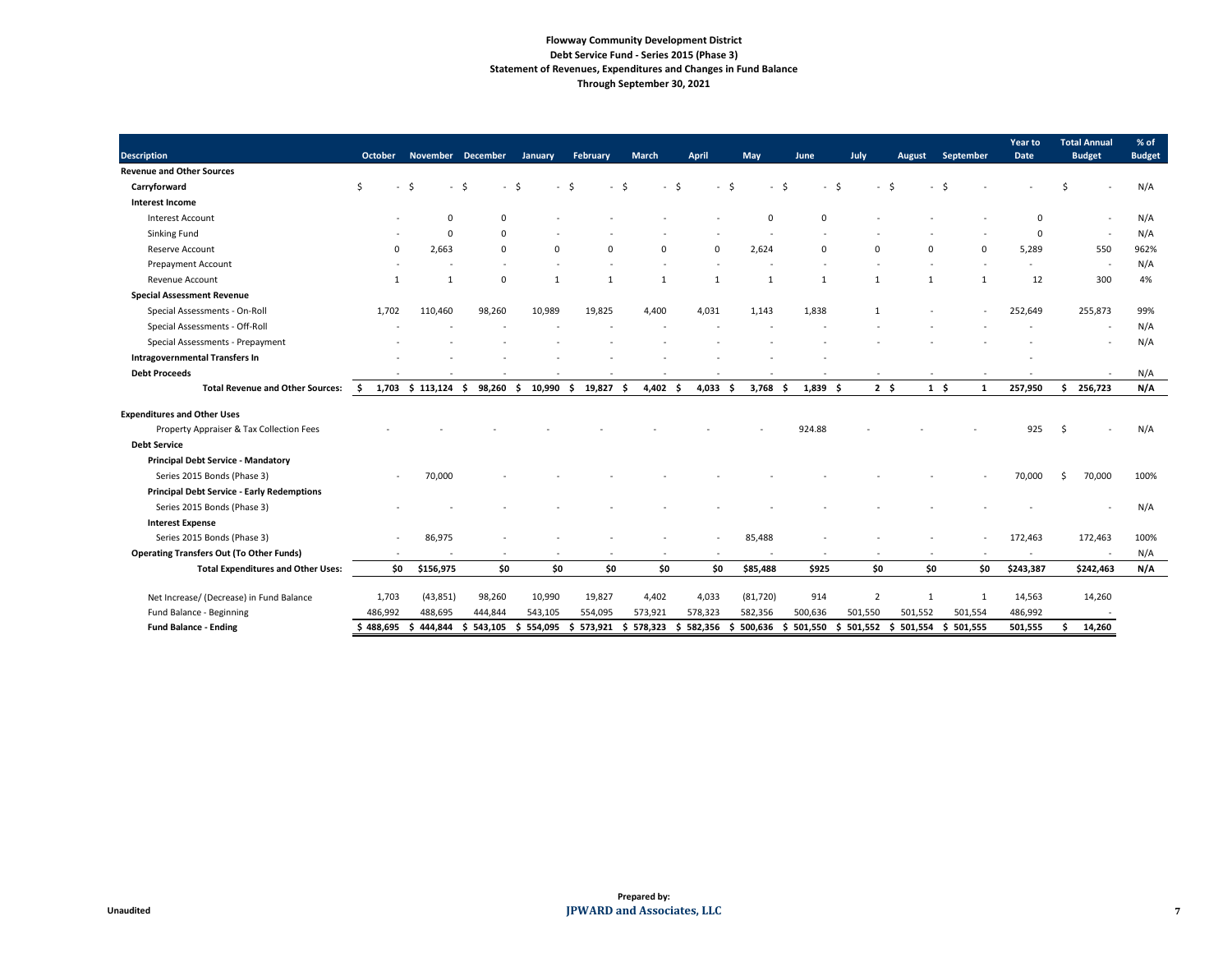# **Flowway Community Development District Debt Service Fund - Series 2015 (Phase 4) Statement of Revenues, Expenditures and Changes in Fund Balance Through September 30, 2021**

|                                                   |                |              |                   |                |                |                      |              |               |                  |                |               |              | <b>Year to</b> | <b>Total Annual</b>      | % of          |
|---------------------------------------------------|----------------|--------------|-------------------|----------------|----------------|----------------------|--------------|---------------|------------------|----------------|---------------|--------------|----------------|--------------------------|---------------|
| <b>Description</b>                                | <b>October</b> |              | November December | <b>January</b> | February       | <b>March</b>         | <b>April</b> | <b>May</b>    | June             | July           | <b>August</b> | September    | <b>Date</b>    | <b>Budget</b>            | <b>Budget</b> |
| <b>Revenue and Other Sources</b>                  |                |              |                   |                |                |                      |              |               |                  |                |               |              |                |                          |               |
| Carryforward                                      | .S             |              |                   |                |                |                      |              |               |                  |                |               |              |                |                          | N/A           |
| <b>Interest Income</b>                            |                |              |                   |                |                |                      |              |               |                  |                |               |              |                |                          |               |
| <b>Interest Account</b>                           |                | $\Omega$     | $\Omega$          |                |                |                      |              | $\Omega$      | $\mathbf{0}$     |                |               |              | $\Omega$       | $\overline{\phantom{a}}$ | N/A           |
| Sinking Fund                                      |                | $\Omega$     | $\Omega$          |                |                |                      |              |               |                  |                |               |              | $\Omega$       | $\overline{\phantom{a}}$ | N/A           |
| Reserve Account                                   | 0              | 1,751        | $\Omega$          | $\Omega$       | $\Omega$       | 0                    | $\Omega$     | 1,726         | $\mathbf 0$      | $\Omega$       | $\Omega$      | $\Omega$     | 3,479          | 500                      | 696%          |
| <b>Prepayment Account</b>                         | $\Omega$       | 0            |                   |                |                |                      |              |               |                  |                | $\Omega$      |              | 0              | $\overline{\phantom{a}}$ | N/A           |
| Revenue Account                                   | 1              | $\mathbf{1}$ | $\Omega$          | 0              | 1              | $\mathbf{1}$         | 1            | 1             | 1                | $\mathbf{1}$   | $\mathbf{1}$  |              | 8              | 400                      | 2%            |
| <b>General Redemption Account</b>                 | $\Omega$       | $\mathbf 0$  | $\Omega$          | $\Omega$       | $\overline{0}$ | $\mathsf{O}$         | $\Omega$     | $\Omega$      | $\mathbf 0$      | $\mathbf{0}$   | $\Omega$      | $\Omega$     | $\Omega$       | $\overline{\phantom{a}}$ | N/A           |
| <b>Special Assessment Revenue</b>                 |                |              |                   |                |                |                      |              |               |                  |                |               |              |                |                          |               |
| Special Assessments - On-Roll                     | 1,440          | 93,439       | 81,776            | 9,296          | 16,770         | 3,722                | 3,410        | 967           | 1,555            | $\overline{1}$ |               |              | 212,374        | 216,250                  | 98%           |
| Special Assessments - Off-Roll                    |                |              |                   |                |                |                      |              |               |                  |                |               |              |                | $\overline{\phantom{a}}$ | N/A           |
| <b>Special Assessments - Prepayments</b>          |                |              |                   |                |                |                      |              |               |                  |                |               |              |                | $\overline{\phantom{a}}$ | N/A           |
| <b>Operating Transfers In (To Other Funds)</b>    |                |              |                   |                |                |                      |              |               |                  |                |               |              |                | $\overline{\phantom{a}}$ | N/A           |
| <b>Debt Proceeds</b>                              |                |              |                   |                |                |                      |              |               |                  |                |               |              |                |                          | N/A           |
| <b>Total Revenue and Other Sources:</b>           | 1,441 \$<br>-S | 95,191       | \$<br>81,776      | 9,296<br>-S    | 16,771<br>S.   | 3,723<br>-S          | 3,411<br>S   | 2,693<br>- \$ | $1,556$ \$<br>-S | 2 <sup>5</sup> | $1 \quad$     | 1            | 215,861        | 217,150<br>S.            | N/A           |
| <b>Expenditures and Other Uses</b>                |                |              |                   |                |                |                      |              |               |                  |                |               |              |                |                          |               |
| Property Appraiser & Tax Collection Fees          |                |              |                   |                |                |                      |              |               | 782.36           |                |               |              | 782            | -Ś                       | N/A           |
| <b>Debt Service</b>                               |                |              |                   |                |                |                      |              |               |                  |                |               |              |                |                          |               |
| <b>Principal Debt Service - Mandatory</b>         |                |              |                   |                |                |                      |              |               |                  |                |               |              |                |                          |               |
| Series 2015 Bonds (Phase 4)                       |                | 55,000       |                   |                |                |                      |              |               |                  |                |               |              | 55,000         | 55,000<br>S.             | 100%          |
| <b>Principal Debt Service - Early Redemptions</b> |                |              |                   |                |                |                      |              |               |                  |                |               |              |                |                          |               |
| Series 2015 Bonds (Phase 4)                       |                | 20,000       |                   |                |                |                      |              |               |                  |                | 5,000         |              | 25,000         |                          | N/A           |
| <b>Interest Expense</b>                           |                |              |                   |                |                |                      |              |               |                  |                |               |              |                |                          |               |
| Series 2015 Bonds (Phase 4)                       |                | 79,178       |                   |                |                |                      |              | 77,547        |                  |                | 67            |              | 156,792        | 157,256                  | 100%          |
| <b>Operating Transfers Out (To Other Funds)</b>   |                |              |                   |                |                |                      |              |               |                  |                |               |              |                |                          | N/A           |
|                                                   | \$0            |              |                   | \$0            | \$0            | \$0                  |              |               | \$782            |                |               |              |                |                          |               |
| <b>Total Expenditures and Other Uses:</b>         |                | \$154,178    | \$0               |                |                |                      | \$0          | \$77,547      |                  | \$0            | \$5,067       | \$0          | \$237,575      | \$212,256                | N/A           |
| Net Increase/ (Decrease) in Fund Balance          | 1,441          | (58, 987)    | 81,776            | 9,296          | 16,771         | 3,723                | 3,411        | (74, 854)     | 773              | $\overline{2}$ | (5,066)       | $\mathbf{1}$ | (21, 713)      | 4,894                    |               |
| Fund Balance - Beginning                          | 346,002        | 347,443      | 288,456           | 370,232        | 379,528        | 396,299              | 400,022      | 403,433       | 328,580          | 329,353        | 329,355       | 324,288      | 346,002        |                          |               |
| <b>Fund Balance - Ending</b>                      | \$347,443      | \$288,456    | \$370,232         | \$379,528      | \$396,299      | $$400,022 \$403,433$ |              | \$328,580     | \$329,353        | \$329,355      | \$324,288     | \$324,289    | 324,289        | 4,894<br>Ś               |               |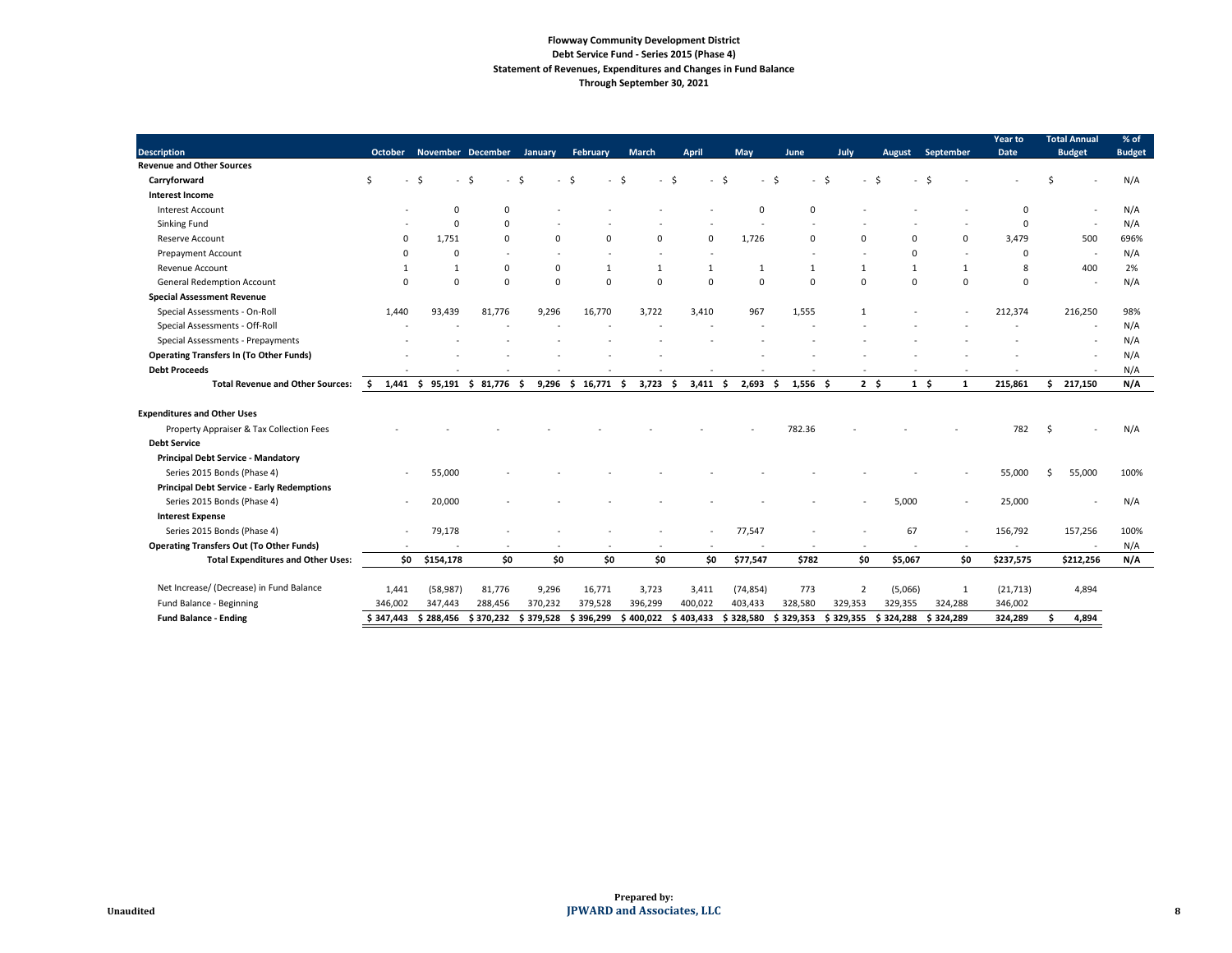# **Flowway Community Development District Debt Service Fund - Series 2016 (Phase 5) Statement of Revenues, Expenditures and Changes in Fund Balance Through September 30, 2021**

|                                                   |           |             |                                    |           |                |              |                |                |                  |                |               |                | <b>Year to</b> | <b>Total Annual</b>      | % of          |
|---------------------------------------------------|-----------|-------------|------------------------------------|-----------|----------------|--------------|----------------|----------------|------------------|----------------|---------------|----------------|----------------|--------------------------|---------------|
| <b>Description</b>                                | October   |             | November December                  | January   | February       | <b>March</b> | <b>April</b>   | <b>May</b>     | June             | July           | <b>August</b> | September      | <b>Date</b>    | <b>Budget</b>            | <b>Budget</b> |
| <b>Revenue and Other Sources</b>                  |           |             |                                    |           |                |              |                |                |                  |                |               |                |                |                          |               |
| Carryforward                                      |           |             | -Ś                                 |           |                |              |                |                |                  |                |               |                |                |                          | N/A           |
| <b>Interest Income</b>                            |           |             |                                    |           |                |              |                |                |                  |                |               |                |                |                          |               |
| Interest Account                                  |           | $\Omega$    | $\Omega$                           |           |                |              |                |                |                  |                |               |                |                | $\overline{2}$           | 5%            |
| <b>Sinking Fund</b>                               |           | 0           | $\Omega$                           |           |                |              |                |                |                  |                |               |                | $\Omega$       | $\overline{\phantom{a}}$ | N/A           |
| Reserve Account                                   | 0         | 1,888       | $\Omega$                           | $\Omega$  | $\Omega$       | $\mathbf 0$  | 0              | 1,861          | $\Omega$         | $\Omega$       | $\Omega$      | $\Omega$       | 3,751          | 345                      | 1087%         |
| <b>Prepayment Account</b>                         |           |             |                                    |           |                |              |                |                |                  |                |               |                |                | $\overline{\phantom{a}}$ | N/A           |
| Revenue Account                                   | -1        | $\mathbf 1$ | $\Omega$                           | -1        | $\overline{1}$ | $\mathbf{1}$ | $\overline{1}$ | $\overline{2}$ | $\mathbf{1}$     | $\mathbf 1$    | $\mathbf{1}$  |                | 13             | 220                      | 6%            |
| <b>Special Assessment Revenue</b>                 |           |             |                                    |           |                |              |                |                |                  |                |               |                |                |                          |               |
| Special Assessments - On-Roll                     | 2,329     | 151,169     | 134,472                            | 15,039    | 27,131         | 6,022        | 5,517          | 1,564          | 2,515            | $\overline{2}$ |               |                | 345,759        | 350,060                  | 99%           |
| Special Assessments - Off-Roll                    |           |             |                                    |           |                |              |                |                |                  |                |               |                |                | $\overline{\phantom{a}}$ | N/A           |
| <b>Debt Proceeds</b>                              |           |             |                                    |           |                |              |                |                |                  |                |               |                |                |                          |               |
| <b>Operating Transfers In (To Other Funds)</b>    |           |             |                                    |           |                |              |                |                |                  |                |               |                |                | $\sim$                   | N/A           |
| <b>Total Revenue and Other Sources:</b>           | S.        |             | 2,330 \$153,058 \$134,472 \$15,040 |           | \$27,133       | 6,023<br>-S  | 5,518<br>-S    | 3,426<br>-S    | $2,516$ \$<br>-S |                | $3 \quad$     | $1 \quad$<br>1 | 349,523        | 350,627<br>S.            | N/A           |
| <b>Expenditures and Other Uses</b>                |           |             |                                    |           |                |              |                |                |                  |                |               |                |                |                          |               |
| Property Appraiser & Tax Collection Fees          |           |             |                                    |           |                |              |                |                | 1,265.73         |                |               |                | 1,266          | <sub>S</sub>             | N/A           |
| <b>Debt Service</b>                               |           |             |                                    |           |                |              |                |                |                  |                |               |                |                |                          |               |
| <b>Principal Debt Service - Mandatory</b>         |           |             |                                    |           |                |              |                |                |                  |                |               |                |                |                          |               |
| Series 2016 Bonds (Phase 5)                       |           | 100,000     |                                    |           |                |              |                |                |                  |                |               |                | 100,000        | 95,000                   | 105%          |
|                                                   |           |             |                                    |           |                |              |                |                |                  |                |               |                |                |                          |               |
| <b>Principal Debt Service - Early Redemptions</b> |           |             |                                    |           |                |              |                |                |                  |                |               |                |                |                          | N/A           |
| Series 2016 Bonds (Phase 5)                       |           |             |                                    |           |                |              |                |                |                  |                |               |                |                |                          |               |
| <b>Interest Expense</b>                           |           |             |                                    |           |                |              |                |                |                  |                |               |                |                |                          |               |
| Series 2016 Bonds (Phase 5)                       |           | 123,074     |                                    |           |                |              |                | 121,374        |                  |                |               |                | 244,448        | 247,763                  | 99%           |
| <b>Operating Transfers Out (To Other Funds)</b>   | $\Omega$  | 1,888       | 0                                  | 0         | 0              | 0            | 0              | 1,861          | 0                | 0              | 0             | 0              | 3,751          |                          | N/A           |
| <b>Total Expenditures and Other Uses:</b>         | \$0       | \$224,962   | \$0                                | \$0       | \$0            | \$0          | \$0            | \$123,234      | \$1,266          | \$0            | \$0           | \$0            | \$349,464      | \$342,763                | N/A           |
| Net Increase/ (Decrease) in Fund Balance          | 2,330     | (71, 904)   | 134,472                            | 15,039    | 27,133         | 6,023        | 5,518          | (119, 809)     | 1,251            | $\overline{3}$ | 1             | 1              | 59             | 7,864                    |               |
| Fund Balance - Beginning                          | 434,323   | 436,653     | 364,749                            | 499,221   | 514,261        | 541,393      | 547,417        | 552,935        | 433,126          | 434,377        | 434,380       | 434,381        | 434,323        |                          |               |
| <b>Fund Balance - Ending</b>                      | \$436,653 | \$364,749   | \$499,221                          | \$514,261 | \$541,393      | \$547,417    | \$552,935      | \$433,126      | \$434,377        | \$434,380      | \$434,381     | \$434,382      | 434,382        | 7,864<br>Ŝ               |               |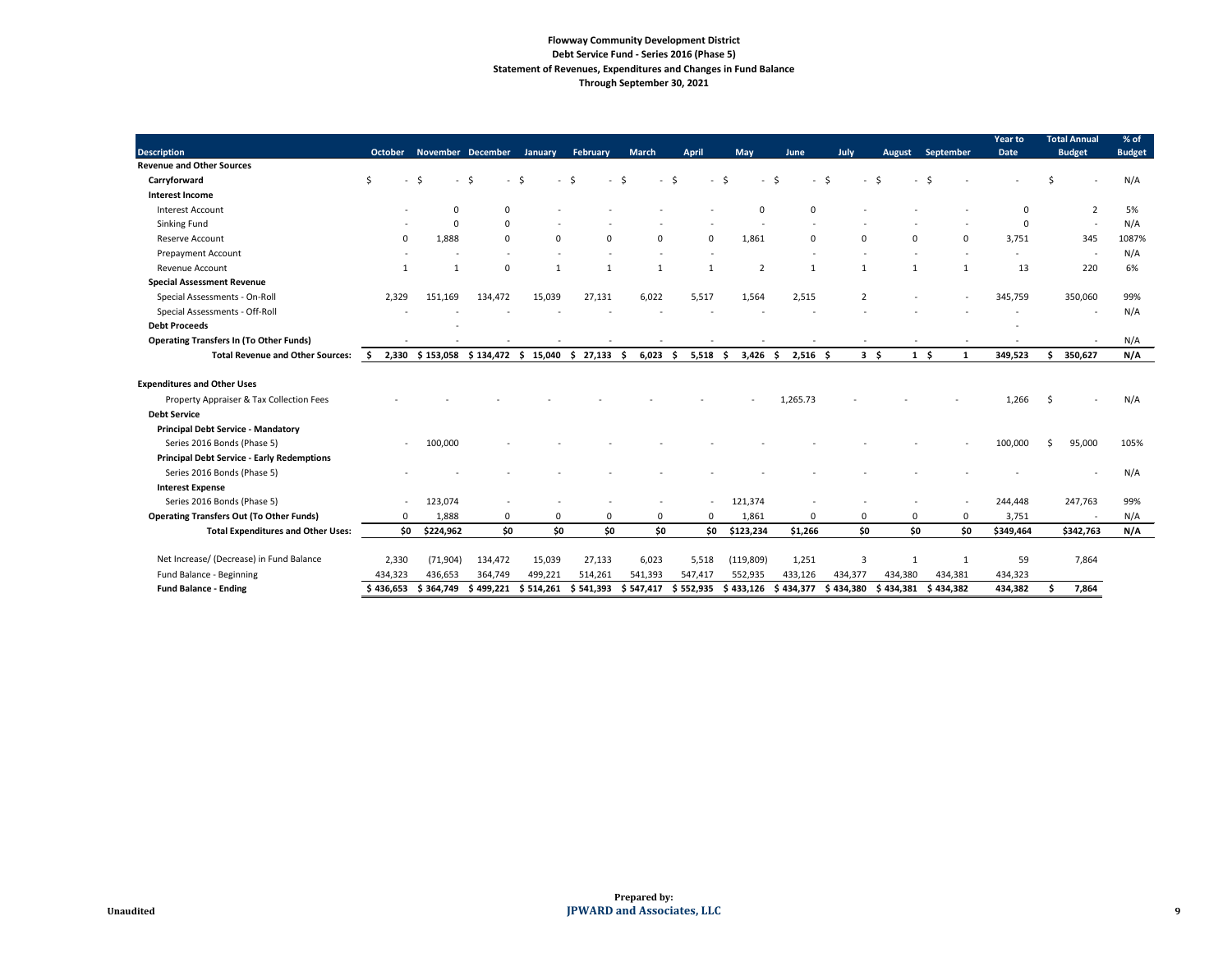# **Flowway Community Development District Debt Service Fund - Series 2017 (Phase 6) Statement of Revenues, Expenditures and Changes in Fund Balance Through September 30, 2021**

|                                                   |                |             |                          |              |             |              |              |             |                  |                          |                        |              | <b>Year to</b> | <b>Total Annual</b>      | % of          |
|---------------------------------------------------|----------------|-------------|--------------------------|--------------|-------------|--------------|--------------|-------------|------------------|--------------------------|------------------------|--------------|----------------|--------------------------|---------------|
| <b>Description</b>                                | <b>October</b> |             | <b>November December</b> | January      | February    | <b>March</b> | <b>April</b> | May         | June             | July                     | <b>August</b>          | September    | <b>Date</b>    | <b>Budget</b>            | <b>Budget</b> |
| <b>Revenue and Other Sources</b>                  |                |             |                          |              |             |              |              |             |                  |                          |                        |              |                |                          |               |
| Carryforward                                      | Ŝ.             |             | S,                       |              |             |              |              |             |                  | .S                       |                        |              |                |                          | N/A           |
| <b>Interest Income</b>                            |                |             |                          |              |             |              |              |             |                  |                          |                        |              |                |                          |               |
| Interest Account                                  |                | $\Omega$    | $\Omega$                 |              |             |              |              | 0           | $\Omega$         |                          |                        |              | $\Omega$       |                          | N/A           |
| <b>Sinking Fund</b>                               |                | $\mathbf 0$ | 0                        |              |             |              |              |             |                  |                          |                        |              | $\Omega$       | $\overline{\phantom{a}}$ | N/A           |
| Reserve Account                                   | 0              | 1,280       | $\Omega$                 | 0            | $\Omega$    | 0            | 0            | 1,262       | $\mathbf 0$      | $\Omega$                 | $\Omega$               | $\Omega$     | 2,543          | 2,200                    | 116%          |
| <b>Prepayment Account</b>                         |                |             |                          |              |             |              |              |             |                  |                          |                        |              |                | $\overline{\phantom{a}}$ | N/A           |
| Revenue Account                                   | $\mathbf 1$    | 1           | $\Omega$                 | $\Omega$     | $\mathbf 1$ | 1            | $\mathbf{1}$ | -1          | $\overline{1}$   |                          |                        |              | 8              | 1,100                    | 1%            |
| <b>Special Assessment Revenue</b>                 |                |             |                          |              |             |              |              |             |                  |                          |                        |              |                |                          |               |
| Special Assessments - On-Roll                     | 1,570          | 101,890     | 90,636                   | 10,136       | 18,287      | 4,059        | 3,718        | 1,054       | 1,695            |                          |                        |              | 233,047        | 235,848                  | 99%           |
| Special Assessments - Off-Roll                    |                |             |                          |              |             |              |              |             |                  |                          |                        |              |                |                          | N/A           |
| <b>Debt Proceeds</b>                              |                |             |                          |              |             |              |              |             |                  |                          |                        |              |                |                          |               |
| <b>Operating Transfers In (To Other Funds)</b>    |                |             |                          |              |             |              |              |             |                  |                          |                        |              |                |                          | N/A           |
| <b>Total Revenue and Other Sources:</b>           | S.             |             | 1,571 \$103,171 \$90,636 | 10,137<br>S. | \$18,288    | 4,060        | 3,719        | 2,317<br>-S | $1,696$ \$<br>S. |                          | $2 \quad$<br>$1 \quad$ | $\mathbf{1}$ | 235,598        | 239,148<br>Ŝ.            | N/A           |
| <b>Expenditures and Other Uses</b>                |                |             |                          |              |             |              |              |             |                  |                          |                        |              |                |                          |               |
| Property Appraiser & Tax Collection Fees          |                |             |                          |              |             |              |              |             | 853              |                          |                        |              | 853            | -S                       | N/A           |
| <b>Debt Service</b>                               |                |             |                          |              |             |              |              |             |                  |                          |                        |              |                |                          |               |
| <b>Principal Debt Service - Mandatory</b>         |                |             |                          |              |             |              |              |             |                  |                          |                        |              |                |                          |               |
| Series 2017 Bonds (Phase 6)                       |                | 65,000      |                          |              |             |              |              |             |                  |                          |                        |              | 65,000         | 65,000<br>-Ś             | 100%          |
| <b>Principal Debt Service - Early Redemptions</b> |                |             |                          |              |             |              |              |             |                  |                          |                        |              |                |                          |               |
| Series 2017 Bonds (Phase 6)                       |                |             |                          |              |             |              |              |             |                  |                          |                        |              |                |                          | N/A           |
| <b>Interest Expense</b>                           |                |             |                          |              |             |              |              |             |                  |                          |                        |              |                |                          |               |
| Series 2017 Bonds (Phase 6)                       |                | 83,850      |                          |              |             |              |              | 82,713      |                  |                          |                        |              | 166,563        | 166,563                  | 100%          |
| <b>Debt Service-Other Costs</b>                   |                |             |                          |              |             |              |              |             |                  |                          |                        |              |                | $\overline{\phantom{a}}$ | N/A           |
| <b>Operating Transfers Out (To Other Funds)</b>   | O              | 1,280       | 0                        | 0            | 0           | 0            | 0            | 1,262       | 0                | $\overline{\phantom{a}}$ | 0                      | 0            | 2,543          | $\overline{\phantom{a}}$ | N/A           |
| <b>Total Expenditures and Other Uses:</b>         | \$0            | \$150,130   | \$0                      | \$0          | \$0         | \$0          | \$0          | \$83,974    | \$853            | \$0                      | \$0                    | \$0          | \$234,958      | \$231,563                | N/A           |
| Net Increase/ (Decrease) in Fund Balance          | 1,570          | (46, 959)   | 90,636                   | 10,137       | 18,288      | 4,060        | 3,719        | (81, 658)   | 843              | $\overline{2}$           | -1                     | $\mathbf 1$  | 640            | 7,585                    |               |
| Fund Balance - Beginning                          | 282,164        | 283,735     | 236,776                  | 327,412      | 337,549     | 355,837      | 359,896      | 363,616     | 281,958          | 282,801                  | 282,803                | 282,803      | 282,164        |                          |               |
| <b>Fund Balance - Ending</b>                      | \$283,735      | \$236,776   | \$327,412                | \$337,549    | \$355,837   | \$359,896    | \$363,616    | \$281,958   | \$282,801        | \$282,803                | \$282,803              | \$282,804    | 282,804        | 7,585<br>\$              |               |
|                                                   |                |             |                          |              |             |              |              |             |                  |                          |                        |              |                |                          |               |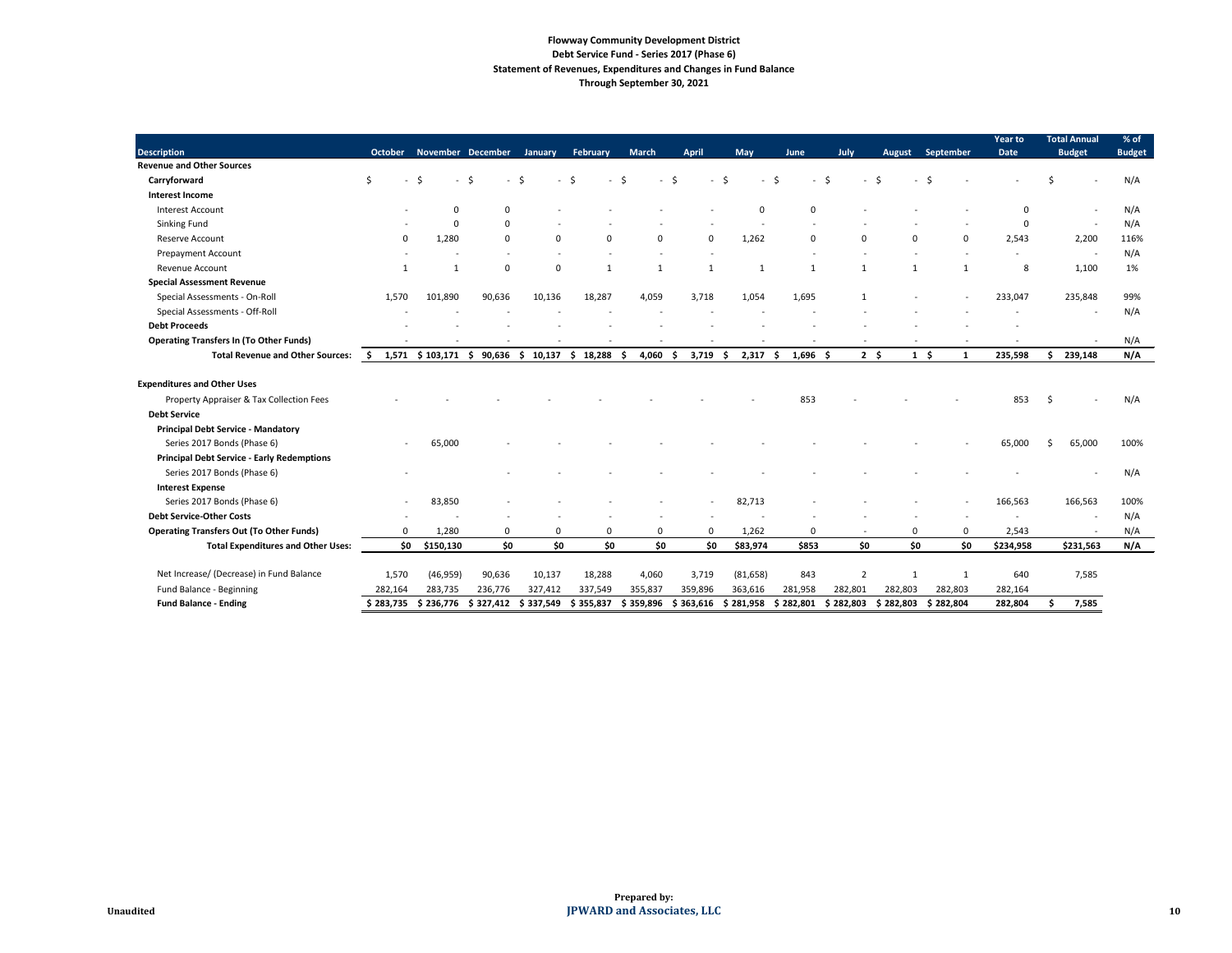#### **Flowway Community Development District Debt Service Fund - Series 2019 (Phase 7, Phase 8 and Hatcher) Statement of Revenues, Expenditures and Changes in Fund Balance Through September 30, 2021**

| <b>Description</b>                                | <b>October</b> | <b>November</b>          | <b>December</b>      | January       | February                 | <b>March</b>                   | <b>April</b>   | <b>May</b>    | <b>June</b>   | July           | <b>August</b>                    | <b>September</b>         | <b>Year to Date</b>      | <b>Total Annual</b><br><b>Budget</b> | % of<br><b>Budget</b> |
|---------------------------------------------------|----------------|--------------------------|----------------------|---------------|--------------------------|--------------------------------|----------------|---------------|---------------|----------------|----------------------------------|--------------------------|--------------------------|--------------------------------------|-----------------------|
| <b>Revenue and Other Sources</b>                  |                |                          |                      |               |                          |                                |                |               |               |                |                                  |                          |                          |                                      |                       |
| <b>Carryforward - Capitalized Interest</b>        | Ś              | $\overline{\phantom{a}}$ | - S                  | - Ś<br>$\sim$ | $\overline{\phantom{0}}$ | - \$<br>- \$<br>$\overline{a}$ | $\sim$         | - Ś<br>- \$   | - \$          | - \$           | - \$<br>$\overline{\phantom{a}}$ |                          |                          |                                      | N/A                   |
| <b>Interest Income</b>                            |                |                          |                      |               |                          |                                |                |               |               |                |                                  |                          |                          |                                      |                       |
| <b>Interest Account</b>                           |                | $\Omega$                 | $\Omega$             |               |                          |                                |                |               | $\Omega$      |                |                                  |                          |                          |                                      | N/A                   |
| <b>Sinking Account</b>                            |                | $\mathbf 0$              | $\Omega$             |               |                          |                                |                |               |               |                |                                  |                          | $\Omega$                 |                                      | N/A                   |
| Reserve Account                                   |                |                          | $\overline{1}$       | $\mathbf{1}$  |                          |                                |                |               | -1            | $\mathbf{1}$   |                                  |                          | 13                       | 2,700                                | 0%                    |
| <b>Prepayment Account</b>                         |                |                          |                      |               |                          |                                |                |               | $\Omega$      |                |                                  |                          | -7                       |                                      | N/A                   |
| Revenue Account                                   | $\overline{2}$ | $\overline{2}$           | $\mathbf 0$          | $\mathbf 1$   | $\overline{z}$           | $\mathcal{P}$                  | $\mathfrak{p}$ |               | $\mathcal{P}$ | $\overline{z}$ | $\overline{\phantom{a}}$         | $\overline{\phantom{a}}$ | 19                       | 1,100                                | 2%                    |
| <b>Special Assessment Revenue</b>                 |                |                          |                      |               |                          |                                |                |               |               |                |                                  |                          |                          |                                      |                       |
| Special Assessments - On-Roll                     | 3,851          | 249,964                  | 222,355              | 24,867        | 44,863                   | 9,958                          | 9,122          | 2,586         | 4,159         | -3             |                                  |                          | 571,727                  | 578,774                              | 99%                   |
| Special Assessments - Off-Roll                    |                |                          |                      |               |                          |                                |                | 21,948        |               |                |                                  |                          | 21,948                   |                                      | N/A                   |
| <b>Debt Proceeds</b>                              |                |                          |                      |               |                          |                                |                |               |               |                |                                  |                          | $\overline{\phantom{a}}$ |                                      |                       |
| <b>Operating Transfers In (To Other Funds)</b>    |                |                          |                      |               |                          | 1,037,102                      |                |               |               |                |                                  |                          | 1,037,102                |                                      | N/A                   |
| <b>Total Revenue and Other Sources:</b>           | 3,854<br>-S    | 249,967                  | 222,357<br>-S        | 24,869        | 44,866                   | $$1,047,063$ \$                | 9,127          | 24,542 \$     | $4,162$ \$    | 5 <sup>5</sup> | $3\sqrt{5}$                      | $\overline{\mathbf{3}}$  | 1,630,817                | 582,574                              | N/A                   |
| <b>Expenditures and Other Uses</b>                |                |                          |                      |               |                          |                                |                |               |               |                |                                  |                          |                          |                                      |                       |
| Property Appraiser & Tax Collection Fees          |                |                          |                      |               |                          |                                |                |               | 2,093         |                |                                  |                          | 2,093                    |                                      | N/A                   |
| <b>Debt Service</b>                               |                |                          |                      |               |                          |                                |                |               |               |                |                                  |                          |                          |                                      |                       |
| <b>Principal Debt Service - Mandatory</b>         |                |                          |                      |               |                          |                                |                |               |               |                |                                  |                          |                          |                                      |                       |
| Series 2019 Bonds (Phase 7,8, Hatcher)            |                | 180,000                  |                      |               |                          |                                |                |               |               |                |                                  |                          | 180,000                  | 180,000                              | 100%                  |
| <b>Principal Debt Service - Early Redemptions</b> |                |                          |                      |               |                          |                                |                |               |               |                |                                  |                          |                          |                                      |                       |
| Series 2019 Bonds (Phase 7,8, Hatcher)            |                |                          |                      |               |                          |                                |                | 1,075,000     |               |                |                                  |                          | 1,075,000                |                                      | N/A                   |
| <b>Interest Expense</b>                           |                |                          |                      |               |                          |                                |                |               |               |                |                                  |                          |                          |                                      |                       |
| Series 2019 Bonds (Phase 7,8, Hatcher)            |                | 199,387                  |                      |               |                          |                                |                | 196,372       |               |                |                                  |                          | 395,759                  | 395,759                              | 100%                  |
| <b>Debt Service-Other Costs</b>                   |                |                          |                      |               |                          |                                |                |               |               |                |                                  |                          |                          |                                      | N/A                   |
| <b>Operating Transfers Out (To Other Funds)</b>   |                |                          | 64                   |               |                          |                                |                |               | 957           |                |                                  |                          | 1,033                    |                                      | N/A                   |
| <b>Total Expenditures and Other Uses:</b>         | \$1            | \$379,388                | \$64                 | \$1           | \$1                      | \$1                            | \$1            | \$1,271,373   | \$3,050       | \$1            | \$1                              | \$1                      | \$1,653,884              | \$575,759                            | N/A                   |
| Net Increase/ (Decrease) in Fund Balance          | 3,853          | (129, 421)               | 222,293              | 24,868        | 44,865                   | 1,047,062                      | 9,126          | (1, 246, 831) | 1,112         | $\overline{4}$ | $\overline{2}$                   | 2                        | (23,067)                 | 6,815                                |                       |
| Fund Balance - Beginning                          | 671,391        | 675,244                  | 545,823              | 768,116       | 792,984                  | 837,849                        | 1,884,910      | 1,894,036     | 647,205       | 648,317        | 648,321                          | 648,323                  | 671,391                  |                                      |                       |
| <b>Fund Balance - Ending</b>                      | 675,244        | 545,823                  | 768,116<br>- S<br>÷. | 792,984       | 837,849                  | 1,884,910 \$ 1,894,036<br>-S   |                | 647,205<br>.s | 648,317<br>-S | 648,321        | 648,323                          | 648,324                  | 648,324                  | 6,815                                |                       |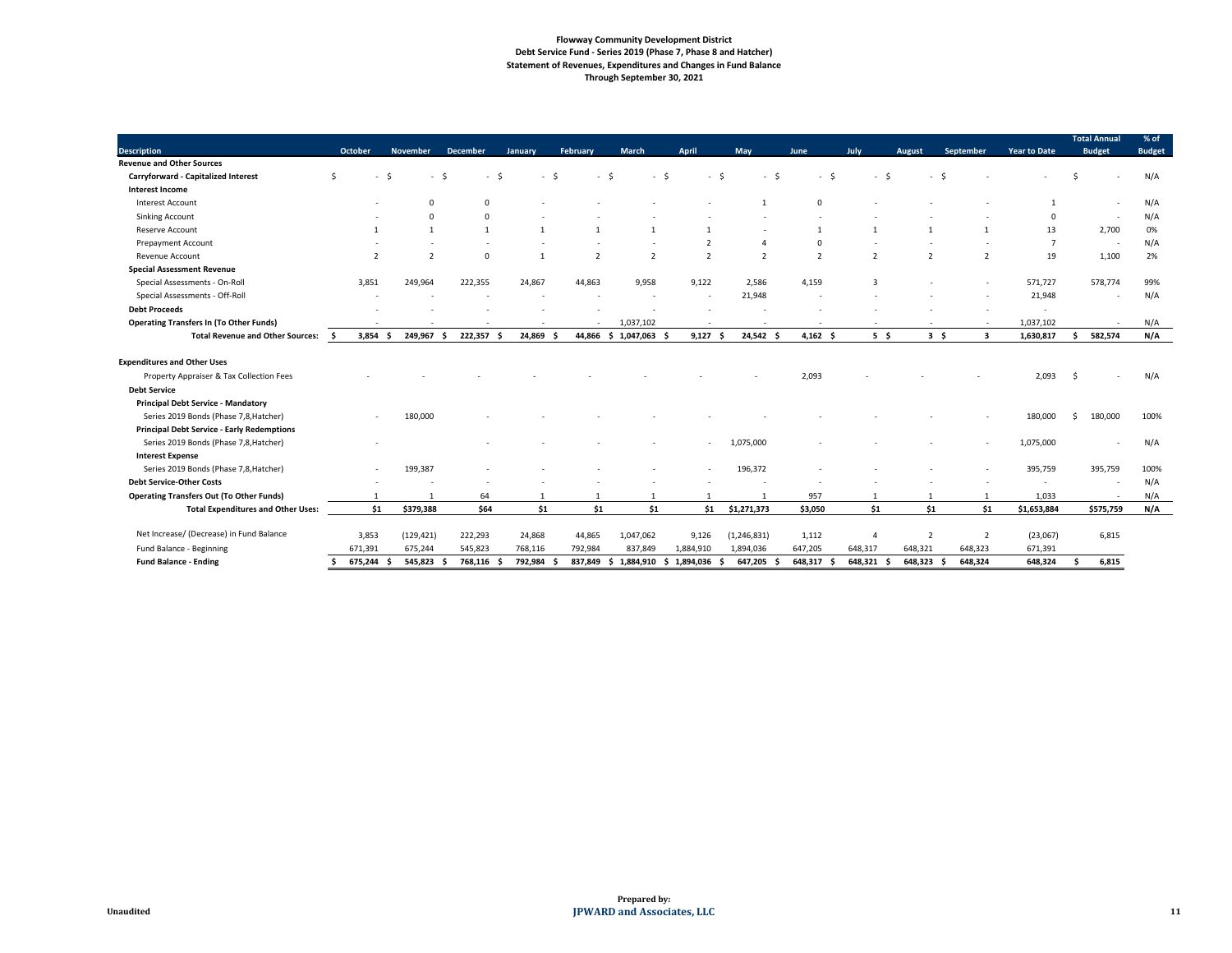# **Flowway Community Development District Capital Project Fund - Series 2016 (Phase 5) Statement of Revenues, Expenditures and Changes in Fund Balance Through September 30, 2021**

|                                                        | <b>October</b> | <b>November</b>              | <b>December</b>       |                | February       | <b>March</b>        | <b>April</b>               | May         |                | July           |                | September   |    | <b>Year to Date</b>      | <b>Total Annual</b><br><b>Budget</b> |  |
|--------------------------------------------------------|----------------|------------------------------|-----------------------|----------------|----------------|---------------------|----------------------------|-------------|----------------|----------------|----------------|-------------|----|--------------------------|--------------------------------------|--|
| <b>Description</b><br><b>Revenue and Other Sources</b> |                |                              |                       | January        |                |                     |                            |             | June           |                | <b>August</b>  |             |    |                          |                                      |  |
| Carryforward                                           | Ŝ.             | -\$                          |                       |                | - \$<br>$\sim$ | $\ddot{\varsigma}$  | - \$                       | - \$        | - \$           | $-$ \$         | - \$           |             |    |                          |                                      |  |
| <b>Interest Income</b>                                 |                |                              |                       |                |                |                     |                            |             |                |                |                |             |    |                          |                                      |  |
| <b>Construction Account</b>                            | $\Omega$       | $\mathbf 0$                  | $\Omega$              | $\mathbf 0$    | $\Omega$       | 0                   | $\Omega$                   | $\mathbf 0$ | $\mathbf 0$    | $\mathbf{0}$   | $\Omega$       | $\Omega$    |    |                          |                                      |  |
| Cost of Issuance                                       |                |                              |                       |                |                |                     |                            |             |                |                |                |             |    |                          |                                      |  |
| <b>Debt Proceeds</b>                                   |                |                              |                       |                |                |                     |                            |             |                |                |                |             |    |                          |                                      |  |
|                                                        |                |                              |                       | $\Omega$       |                |                     |                            |             |                |                | $\Omega$       |             |    |                          |                                      |  |
| <b>Operating Transfers In (From Other Funds)</b>       | 0              | 1,888                        | 0                     | 0 <sup>5</sup> | $\mathbf 0$    | 0<br>0 <sup>5</sup> | $\Omega$<br>0 <sup>5</sup> | 1,861       | 0              | $\Omega$       |                |             |    | 3,751                    |                                      |  |
| <b>Total Revenue and Other Sources:</b>                | \$             | $1,888$ \$<br>0 <sup>5</sup> | 0 <sup>5</sup>        |                | 0 <sup>5</sup> |                     |                            | $1,861$ \$  | 0 <sup>5</sup> | 0 <sup>5</sup> | 0 <sup>5</sup> | $\mathbf 0$ | -S | 3,752                    | -S                                   |  |
| <b>Expenditures and Other Uses</b>                     |                |                              |                       |                |                |                     |                            |             |                |                |                |             |    |                          |                                      |  |
| <b>Executive</b>                                       |                |                              |                       |                |                |                     |                            |             |                |                |                |             |    |                          |                                      |  |
| <b>Professional Management</b>                         |                |                              |                       |                |                |                     |                            |             |                |                |                |             |    |                          |                                      |  |
| <b>Other Contractual Services</b>                      |                |                              |                       |                |                |                     |                            |             |                |                |                |             |    |                          |                                      |  |
| <b>Trustee Services</b>                                |                |                              |                       |                |                |                     |                            |             |                |                |                |             |    |                          |                                      |  |
| <b>Printing &amp; Binding</b>                          |                |                              |                       |                |                |                     |                            |             |                |                |                |             |    |                          |                                      |  |
| <b>Legal Services</b>                                  |                |                              |                       |                |                |                     |                            |             |                |                |                |             |    |                          |                                      |  |
| Legal - Series 2016 Bonds (Phase 5)                    |                |                              |                       |                |                |                     |                            |             |                |                |                |             |    |                          |                                      |  |
| <b>Other General Government Services</b>               |                |                              |                       |                |                |                     |                            |             |                |                |                |             |    |                          |                                      |  |
| <b>Stormwater Mgmt-Construction</b>                    |                |                              |                       |                |                |                     |                            |             |                |                |                |             |    |                          |                                      |  |
| <b>Capital Outlay</b>                                  |                |                              |                       |                |                |                     |                            |             |                |                |                |             |    |                          |                                      |  |
| <b>Construction in Progress</b>                        |                |                              |                       |                |                |                     |                            |             |                |                |                |             |    |                          |                                      |  |
| <b>Cost of Issuance</b>                                |                |                              |                       |                |                |                     |                            |             |                |                |                |             |    |                          |                                      |  |
| Series 2016 Bonds (Phase 5)                            |                |                              |                       |                |                |                     |                            |             |                |                |                |             |    |                          |                                      |  |
| <b>Underwriter's Discount</b>                          |                |                              |                       |                |                |                     |                            |             |                |                |                |             |    |                          |                                      |  |
| <b>Operating Transfers Out (To Other Funds)</b>        |                | $-$ \$                       |                       |                | - S            | - \$                | - \$                       | $-5$        |                |                |                |             |    |                          |                                      |  |
| <b>Total Expenditures and Other Uses:</b>              | - \$           | $-5$<br>$-5$                 | $-5$                  | $-5$           | $-$ \$         | $-5$                | $-5$                       | $-5$        | $-5$           | $-5$           | $-5$           |             | Ŝ. | $\overline{\phantom{a}}$ | - Ś                                  |  |
| Net Increase/ (Decrease) in Fund Balance               | $\mathbf 0$    | $1,888$ \$                   | $\overline{0}$<br>-\$ | 0 <sup>5</sup> | 0 <sup>5</sup> | $0\frac{1}{2}$      | 0 <sup>5</sup>             | $1,861$ \$  | 0 <sup>5</sup> | 0 <sup>5</sup> | 0 <sup>5</sup> | 0           | -S | 3,752                    |                                      |  |
| Fund Balance - Beginning                               | 18,059         | 18,059                       | 19,947<br>-S<br>- S   | 19,948 \$      | 19,948 \$      | 19,948 \$           | 19,948 \$                  | 19,948 \$   | 21,809 \$      | 21,809 \$      | 21,810 \$      | 21,810      |    | 18,059                   |                                      |  |
| <b>Fund Balance - Ending</b>                           | 18,059 \$      | 19,947                       | 19,948<br>- \$<br>-\$ | $19,948$ \$    | $19,948$ \$    | 19,948 \$           | 19,948<br>- S              | 21,809 \$   | 21,809 \$      | $21,810$ \$    | $21,810$ \$    | 21,810      | Ŝ  | 21,810                   | Ŝ                                    |  |
|                                                        |                |                              |                       |                |                |                     |                            |             |                |                |                |             |    |                          |                                      |  |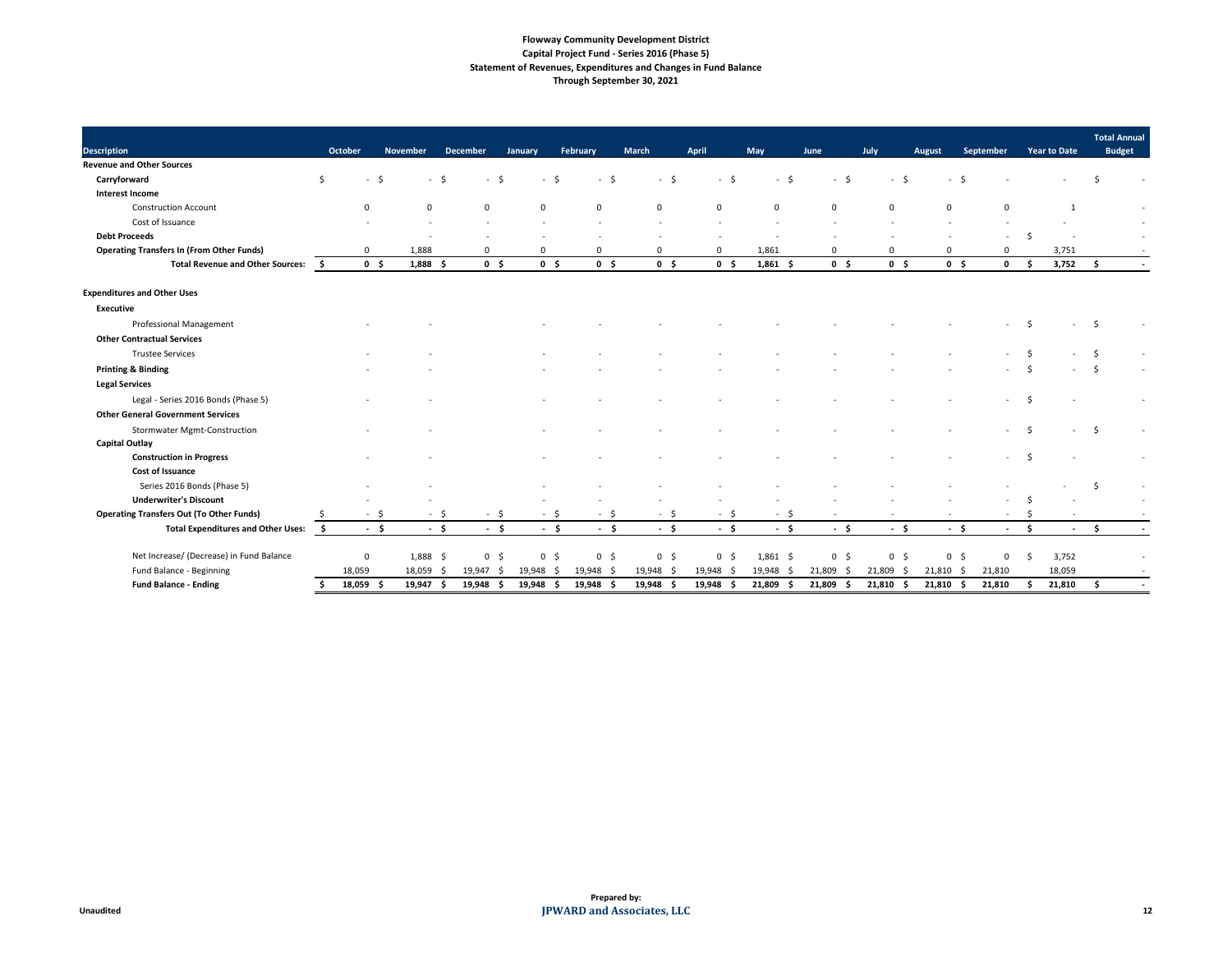### **Flowway Community Development District Capital Project Fund - Series 2017 (Phase 6) Statement of Revenues, Expenditures and Changes in Fund Balance Through September 30, 2021**

| <b>Description</b>                                             | October        | <b>November</b> | <b>December</b>                  | <b>January</b> | February       | <b>March</b>   | <b>April</b>             | <b>May</b>  | <b>June</b>    | July           | <b>August</b>  | September    |                     | <b>Year to Date</b> | <b>Total Annual</b><br><b>Budget</b> |
|----------------------------------------------------------------|----------------|-----------------|----------------------------------|----------------|----------------|----------------|--------------------------|-------------|----------------|----------------|----------------|--------------|---------------------|---------------------|--------------------------------------|
| <b>Revenue and Other Sources</b>                               |                |                 |                                  |                |                |                |                          |             |                |                |                |              |                     |                     |                                      |
| Carryforward<br>Ŝ.                                             | $-$ \$         | - \$            | $-$ \$                           |                |                |                |                          |             |                |                | $\sim$         |              |                     |                     |                                      |
| <b>Interest Income</b>                                         |                |                 |                                  |                |                |                |                          |             |                |                |                |              |                     |                     |                                      |
| <b>Construction Account</b>                                    | $\Omega$       | $\Omega$        | $\Omega$                         | O              | $\Omega$       | $\Omega$       | $\Omega$                 | $\Omega$    | $\Omega$       | $\Omega$       |                |              |                     | $\mathbf 1$         |                                      |
| Cost of Issuance                                               |                |                 |                                  |                |                |                |                          |             |                |                |                |              |                     |                     |                                      |
| <b>Debt Proceeds</b>                                           |                |                 |                                  |                |                |                |                          |             |                |                |                |              |                     |                     |                                      |
| <b>Operating Transfers In (From Other Funds)</b>               | $\mathbf 0$    | 1,280           | $\mathbf{0}$                     | 0              | $\mathbf{0}$   | 0              | $\mathbf 0$              | 1,262       |                |                |                | 0            |                     | 2,543               |                                      |
| <b>Total Revenue and Other Sources:</b><br>$\ddot{\bm{\zeta}}$ | 0 <sup>5</sup> | 1,280<br>-\$    | 0 <sup>5</sup>                   | 0 <sup>5</sup> | 0 <sup>5</sup> | 0 <sup>5</sup> | 0 <sup>5</sup>           | $1,262$ \$  | 0 <sup>5</sup> | 0 <sup>5</sup> | 0 <sup>5</sup> | $\mathbf{0}$ | $\ddot{\bm{\zeta}}$ | 2,544               | -Ś                                   |
| <b>Expenditures and Other Uses</b>                             |                |                 |                                  |                |                |                |                          |             |                |                |                |              |                     |                     |                                      |
| <b>Executive</b>                                               |                |                 |                                  |                |                |                |                          |             |                |                |                |              |                     |                     |                                      |
| <b>Professional Management</b>                                 |                |                 |                                  |                |                |                |                          |             |                |                |                |              | Ŝ.                  |                     | -Ś                                   |
| <b>Other Contractual Services</b>                              |                |                 |                                  |                |                |                |                          |             |                |                |                |              |                     |                     |                                      |
| <b>Trustee Services</b>                                        |                |                 |                                  |                |                |                |                          |             |                |                |                |              |                     |                     |                                      |
| <b>Printing &amp; Binding</b>                                  |                |                 |                                  |                |                |                |                          |             |                |                |                |              |                     |                     |                                      |
| <b>Legal Services</b>                                          |                |                 |                                  |                |                |                |                          |             |                |                |                |              |                     |                     |                                      |
| Legal - Series 2016 Bonds (Phase 5)                            |                |                 |                                  |                |                |                |                          |             |                |                |                |              | -Ś                  |                     |                                      |
| <b>Capital Outlay</b>                                          |                |                 |                                  |                |                |                |                          |             |                |                |                |              |                     |                     |                                      |
| Water-Sewer Combination-Construction                           |                |                 |                                  |                |                |                |                          |             |                |                |                |              |                     |                     | -Ŝ                                   |
| <b>Stormwater Mgmt-Construction</b>                            |                |                 |                                  |                |                |                |                          |             |                |                |                |              |                     |                     |                                      |
| Off-Site Improvements-CR 951 Extension                         |                |                 |                                  |                |                |                |                          |             |                |                |                |              |                     |                     |                                      |
| <b>Construction in Progress</b>                                |                |                 |                                  |                |                |                |                          |             |                |                |                |              |                     |                     |                                      |
| <b>Cost of Issuance</b>                                        |                |                 |                                  |                |                |                |                          |             |                |                |                |              |                     |                     |                                      |
| Series 2017 Bonds (Phase 6)                                    |                |                 |                                  |                |                |                |                          |             |                |                |                |              |                     |                     |                                      |
| <b>Underwriter's Discount</b>                                  |                |                 |                                  |                |                |                |                          |             |                |                |                |              |                     |                     |                                      |
| <b>Operating Transfers Out (To Other Funds)</b>                | $-$ \$         |                 | - \$<br>$\overline{\phantom{a}}$ | - S<br>$\sim$  | $-$ \$         | - S<br>$\sim$  | $\overline{\phantom{a}}$ | -S          |                |                |                |              | \$                  |                     |                                      |
| <b>Total Expenditures and Other Uses:</b><br>- \$              | $-5$           | - \$            | $-5$                             | $-5$           | - \$           | - \$           | - \$                     | $-5$        | - \$           | $-5$           | - \$           |              | S.                  | $\sim$              | - \$                                 |
| Net Increase/ (Decrease) in Fund Balance                       | $\mathbf 0$    | $1,280$ \$      | 0 <sup>5</sup>                   | 0 <sup>5</sup> | $0\quad$ \$    | 0 <sup>5</sup> | 0 <sup>5</sup>           | $1,262$ \$  | $0\frac{1}{2}$ | 0 <sup>5</sup> | 0 <sup>5</sup> | 0            | Ŝ.                  | 2,544               |                                      |
| Fund Balance - Beginning                                       | 11,693         | 11,693<br>ς.    | $12,974$ \$                      | $12,974$ \$    | 12,974 \$      | 12,974 \$      | $12,974$ \$              | 12,974 \$   | 14,236 \$      | 14,236 \$      | 14,236 \$      | 14,237       |                     | 11,693              |                                      |
| <b>Fund Balance - Ending</b>                                   | $11,693$ \$    | $12,974$ \$     | $12,974$ \$                      | 12,974<br>-\$  | $12,974$ \$    | 12,974<br>- \$ | $12,974$ \$              | $14,236$ \$ | $14,236$ \$    | $14,236$ \$    | $14,237$ \$    | 14,237       | \$                  | 14,237              | $\ddot{\bm{\zeta}}$                  |